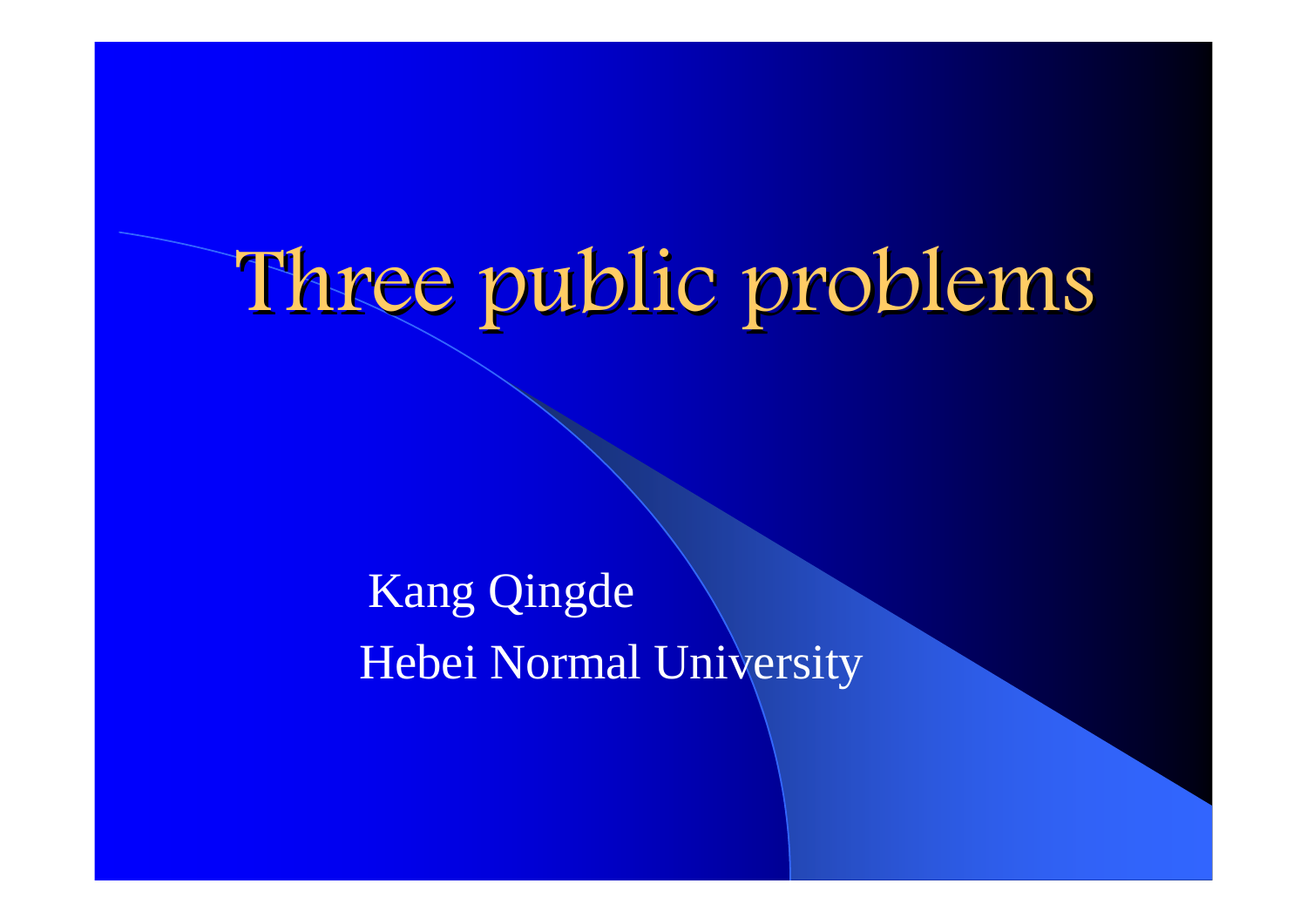### for Skolem 1-factorizations The existence pro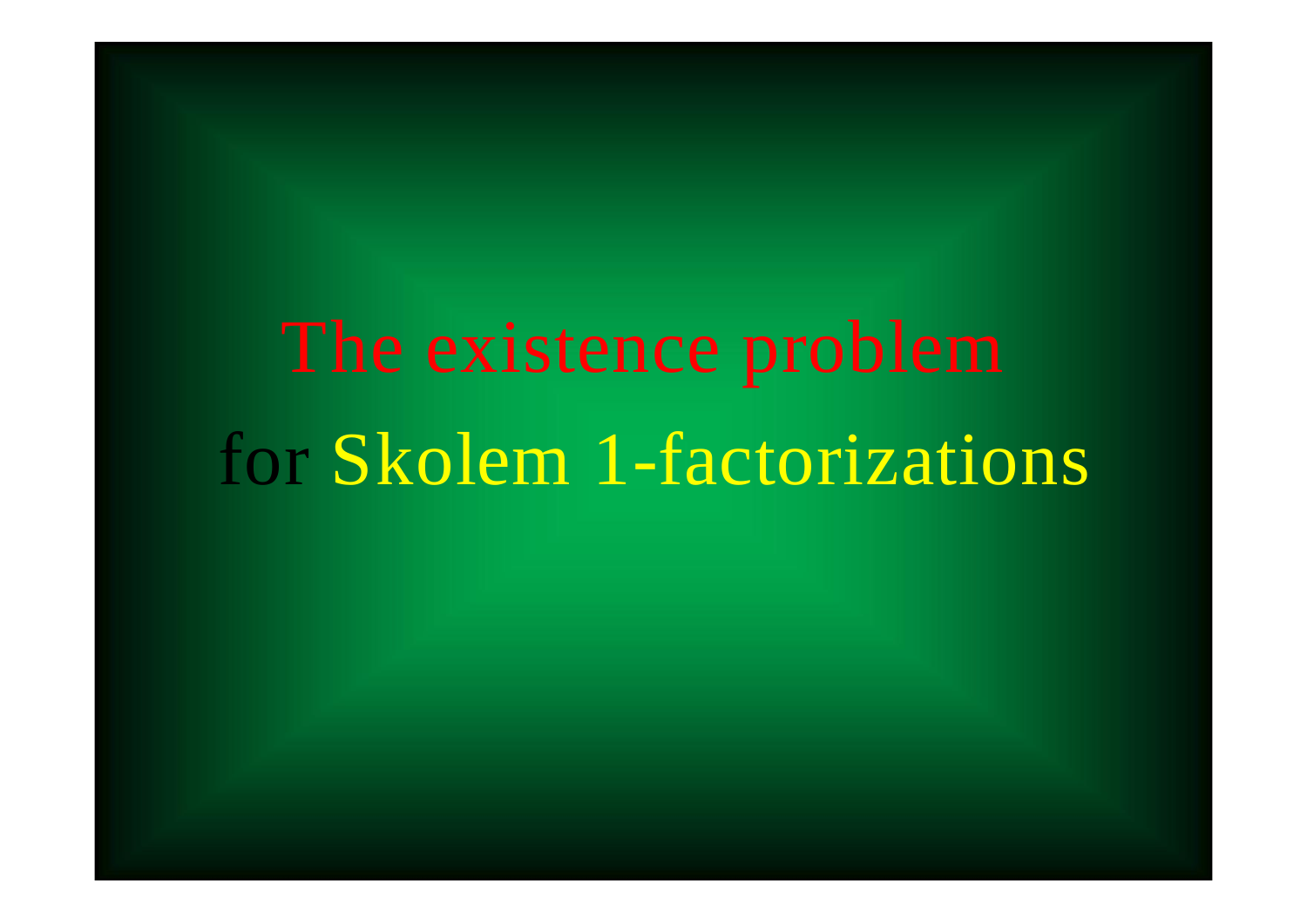### On Skolem 1-factorizations

A Skolem 1-factor over  $Z_{2n+1}$  is a 1-factor  $\{(a_i,b_i):1\leq i\leq n\}$ of  $K_{2n}$  on the set  $\{1, 2, \dots, 2n\}$  satisfying the Skolem condition:  $b_i - a_i \equiv i \mod 2n + 1, 1 \le i \le n$ ,

which is denoted by  $SF(n)$ . A Skolem 1-factorization over  $Z_{2n+1}$ is a family of  $SF(n)s$ , which exactly forms a partition of all 2-subsets from  $\{1, 2, \dots, 2n\}$ . The configuration is also regarded as a large set of Skolem 1-factors, so it is denoted by  $LSF(n)$ . Obviously,  $LSF(n)$  consists of  $2n - 1$  disjoint  $SF(n)s$ .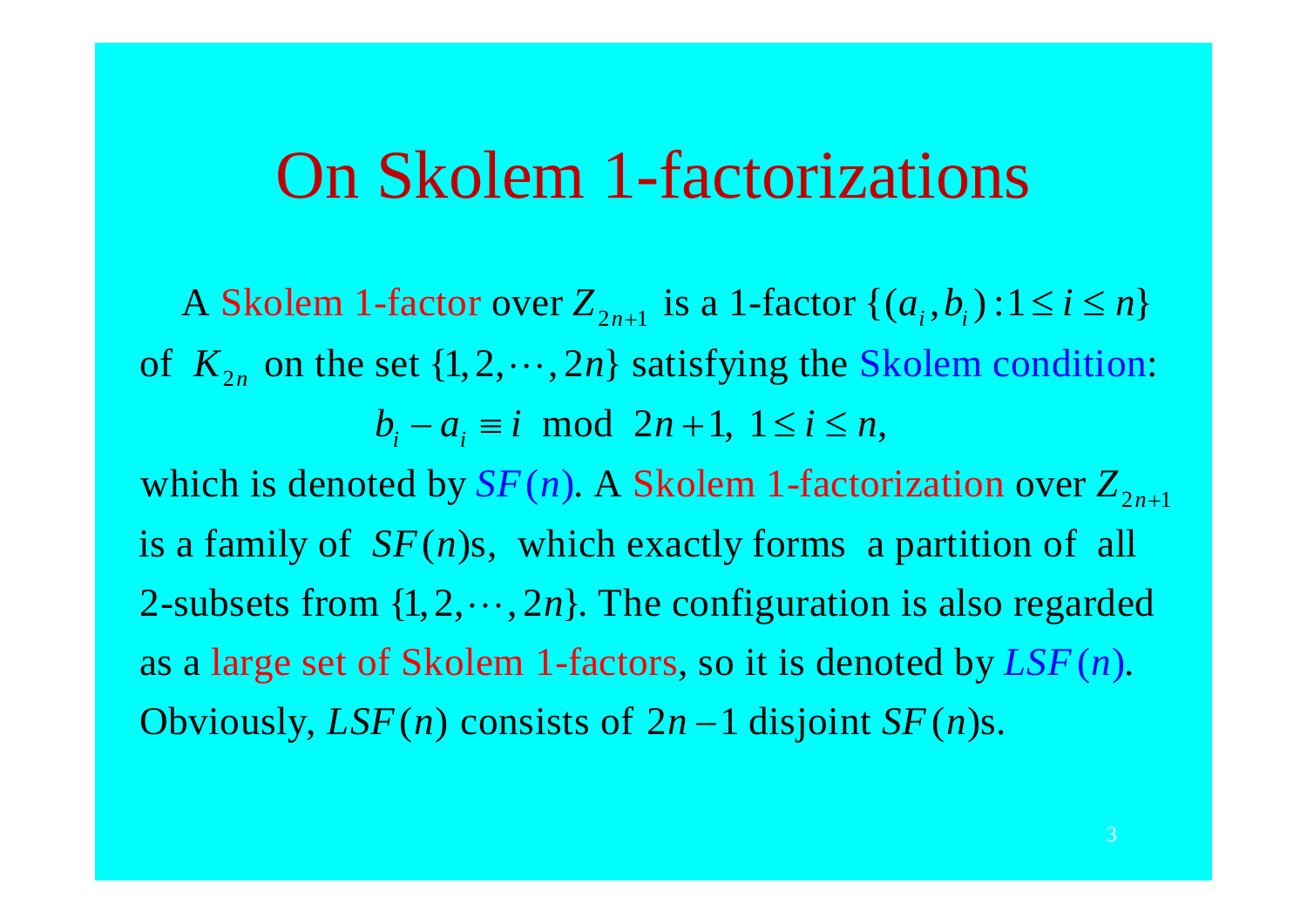$, 2n-1$ **Define an array**  $A(n) = ((a_{i,j}, b_{i,j}))_1^{n, 2n-1}$ , where  $(a_{i,j}, b_{i,j})$ A cross of  $A(n)$  is a set  $\{(a_{i,j_i}, b_{i,j_i})$ :  $(j, i + j)$  when  $1 \le j \le 2n - i$ , or  $(j+1, i+j-2n)$  when  $2n+1-i \leq j \leq 2n-1$  $A(n) = ((a_{n+1}, b_{n+1}))_1^{n+2n-1}$ , where  $(a_{n+1}, b_{n+1}) =$ *A(n)* is a set  $\{(a_{i,i}, b_{i,i}): 1 \le i \le n\}$  of *n* items of  $A(n)$ , such that  $\{ \{a_{i,j_i}, b_{i,j_i}\} : 1 \le i \le n \} = Z^*_{2n+1}$ . **Define a symmetric square**  $L(n) = (l_{i,j})_1^{2n}$ **, where**  $l_{i,j} = j - i$  when  $i < j \leq n + i$ , ,  $l_{i,j} = 2n + 1 + i - j$  when  $n + 1 + i \le j \le 2n$ ;  $L(n) = (l)$  $a_{i,j}$ ,  $b_{i,j}$ }:1  $\leq i \leq n$ } =  $Z_{2n+1}$ <sup>\*</sup>  $l_{i,j} = l_{j,i}$  when  $i > j$ ; or  $l_{i,i}$  is empty for  $1 \le j \le 2n$ . that  $\{l_{i_k, j_k}, l_{j_k, i_k} : 1 \leq k \leq n\} = \{1, 1, 2, 2, \cdots, n, n\}.$ A symmetric transversal of  $L(n)$  is a set  $\{(i_k, j_k): 1 \leq k \leq n\}$  such  $l_i$ ,  $l_i$ ,  $: 1 \le k \le n$  = {1,1,2,2,  $\cdots$ , *n*, *n*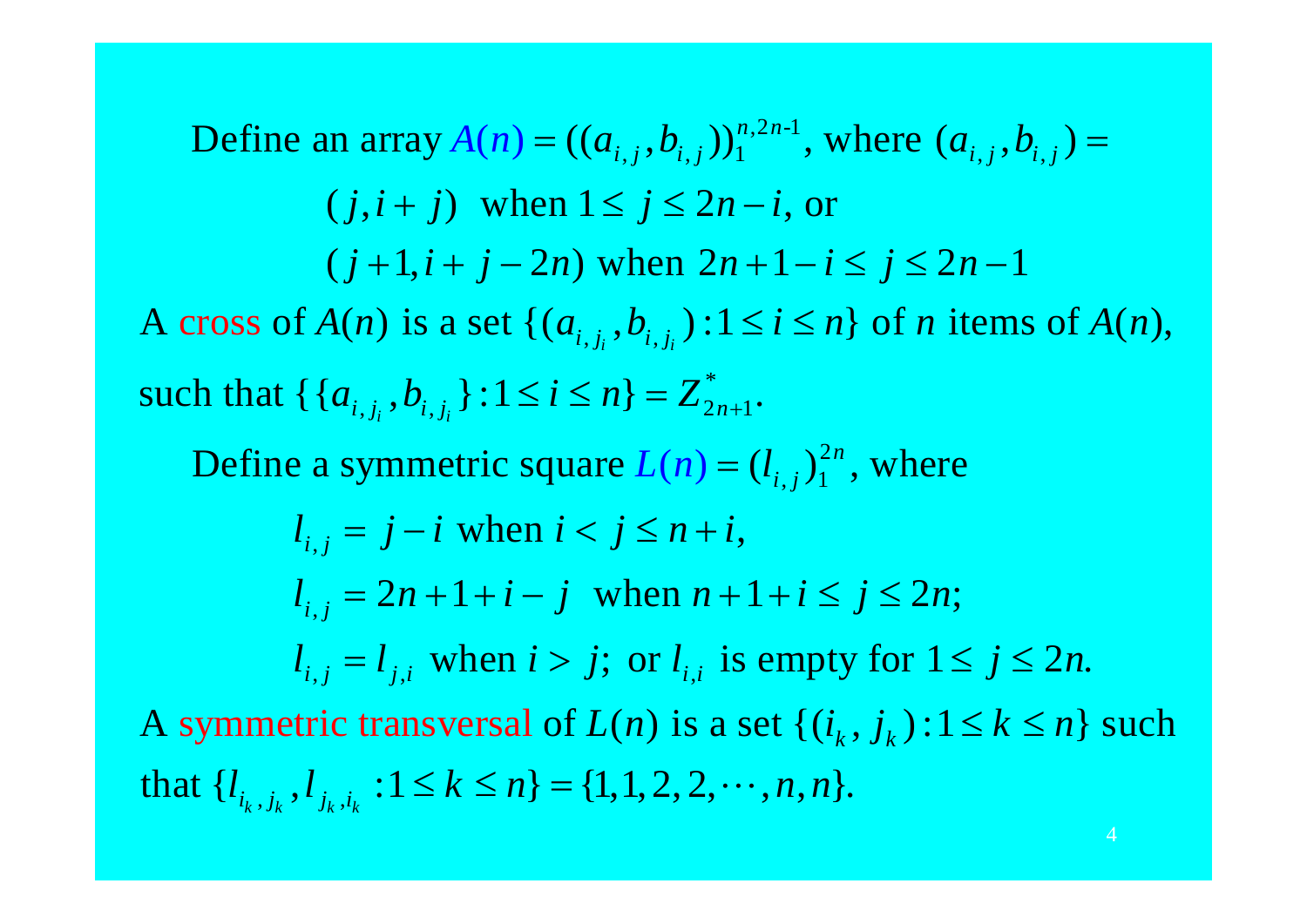$SF(n)$  is a cross of  $A(n);$ 

 $LSF(n)$  is a a cross decomposition of  $A(n)$ ;

 $SF(n)$  is a symmetric transversal of  $L(n);$ 

 $LSF(n)$  is a symmetric transversal decomposition of  $L(n)$ ;

*SF*(*n*) is equivalent to a cyclic almost resolvable B[2,1;2n+1]. unique *LSF*(4)

There exist no  $LSF(2)$ .

There exist no  $LSF(3)$ .

There exist no *LSF*(5).

 $(1, 2), (4, 6), (5, 8), (3, 7);$  $(7, 8), (3, 5), (1, 4), (2, 6);$  $( 2, 3), ( 6, 8), ( 4, 7), ( 1, 5);$  $(6, 7), (1, 3), (2, 5), (4, 8);$  $(3, 4), (5, 7), (8, 2), (6, 1);$  $(5, 6), (2, 4), (7, 1), (8, 3);$  $(4, 5), (8, 1), (3, 6), (7, 2).$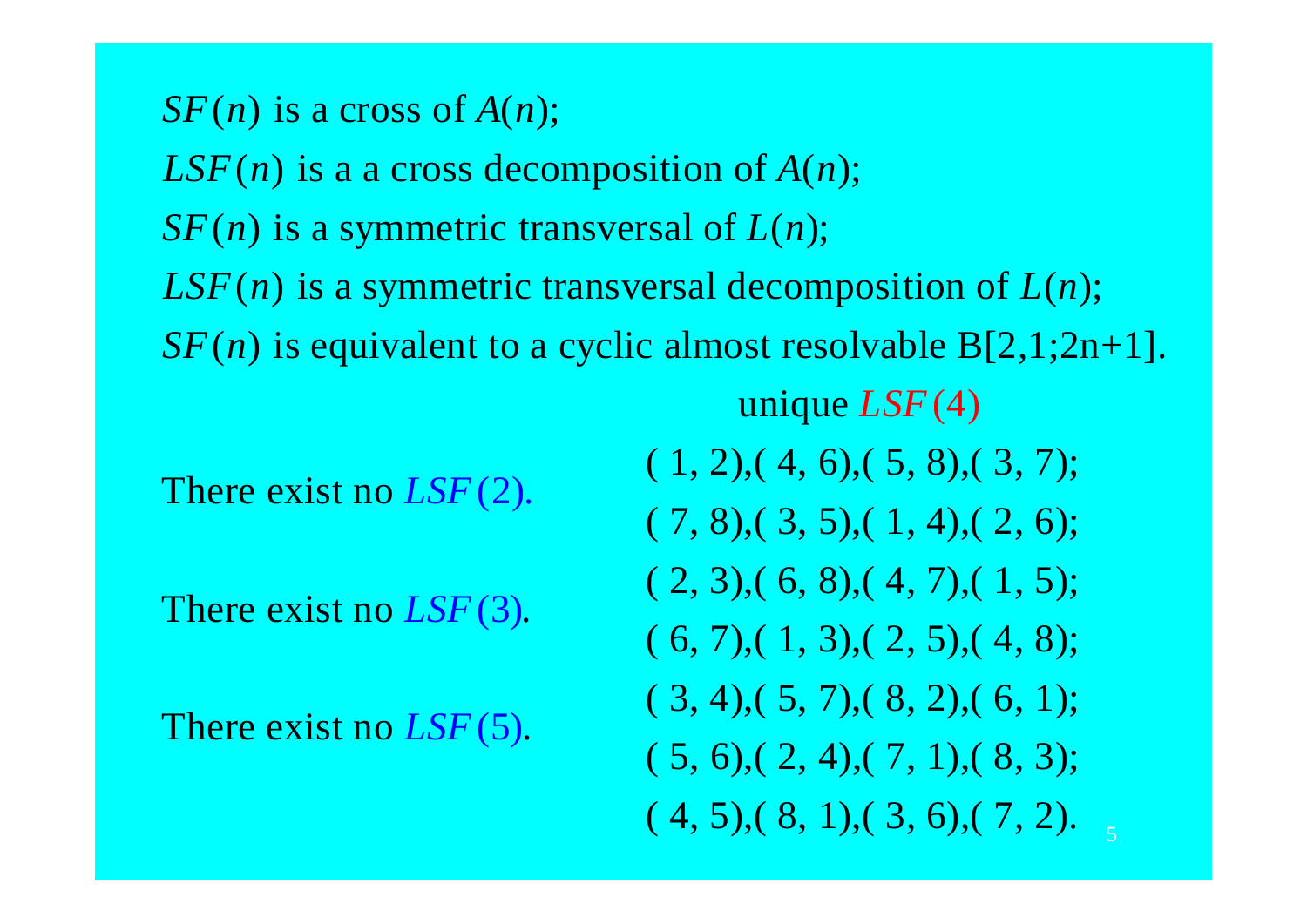$(1,2),(8,10),(3,6),(5,9),(7,12),(11,4);$  $(11,12),(6,8),(2,5),(3,7),(9,1),(4,10);$  $(2,3),(4,6),(9,12),(7,11),(5,10),(8,1);$  $(10,11), (3,5), (4,7), (8,12), (1,6), (9,2);$  $(3,4), (7,9), (8,11), (1,5), (10,2), (6,12);$  $(9,10), (5,7), (1,4), (12,3), (6,11), (2,8);$  $(4,5), (9,11), (12,2), (6,10), (3,8), (1,7);$  $(8,9), (1,3), (7,10), (2,6), (12,4), (5,11);$  $(5,6),(10,12),(11,1),(4,8),(2,7),(3,9);$  $(7,8), (2,4), (6,9), (10,1), (11,3), (12,5);$  $(6,7),(12,1),(5,8),(11,2),(4,9),(10,3).$ 

First

6 (6,7),(12,1),(5,8),(11,2),(4,9),(10,3).  $(1,2),(5,7),(6,9),(8,12),(11,3),(4,10);$  $(11,12),(3,5),(7,10),(4,8),(1,6),(9,2);$  $(2,3),(10,12),(4,7),(5,9),(6,11),(8,1);$  $(10,11), (7,9), (3,6), (1,5), (12,4), (2,8);$  $(3,4), (8,10), (2,5), (7,11), (9,1), (6,12);$ Second $(9,10), (6,8), (1,4), (12,3), (2,7), (5,11);$  $(4,5), (9,11), (12,2), (6,10), (3,8), (1,7);$  $(8,9),(4,6),(11,1),(3,7),(10,2),(12,5);$  $(5,6),(2,4),(8,11),(10,1),(7,12),(3,9);$  $(7,8), (1,3), (9,12), (2,6), (5,10), (11,4);$ 

## Four nonisomorphic *LSF*(6)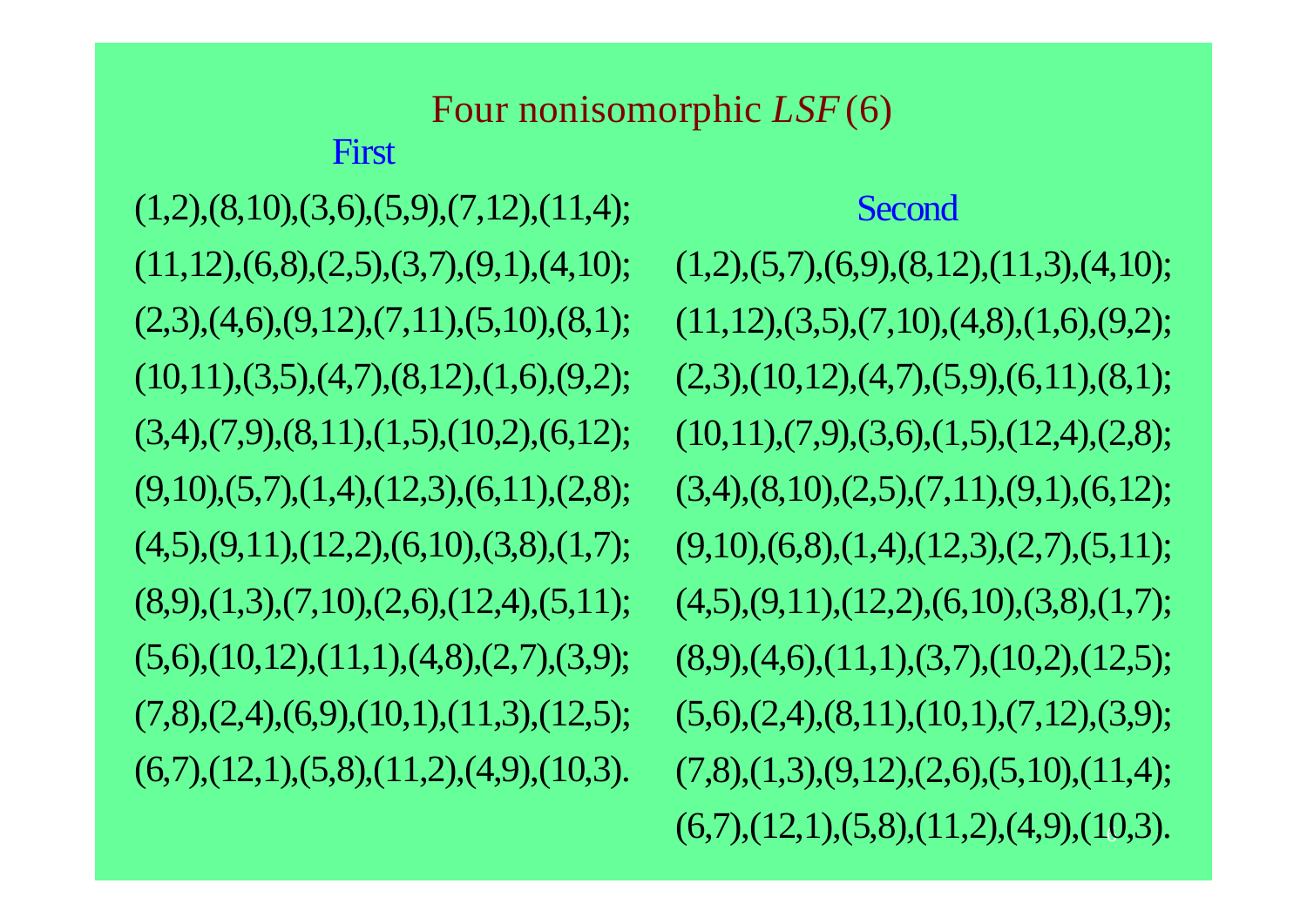#### Third

 $(1,2),(8,10),(3,6),(5,9),(7,12),(11,4);$  $(11,12),(6,8),(4,7),(1,5),(10,2),(3,9);$  $(2,3),(4,6),(7,10),(8,12),(9,1),(5,11);$  $(10,11), (1,3), (6,9), (4,8), (2,7), (12,5);$  $(3,4), (5,7), (9,12), (10,1), (6,11), (2,8);$  $(9,10), (3,5), (8,11), (2,6), (12,4), (1,7);$  $(4,5), (7,9), (12,2), (6,10), (11,3), (8,1);$  $(8,9),(2,4),(11,1),(3,7),(5,10),(6,12);$  $(5,6),(10,12),(1,4),(7,11),(3,8),(9,2);$  $(7,8), (9,11), (2,5), (12,3), (1,6), (4,10);$  $(6,7),(12,1),(5,8),(11,2),(4,9),(10,3).$ 

7 $(1,2),(5,7),(8,11),(6,10),(12,4),(3,9);$  $(11,12),(3,5),(7,10),(4,8),(1,6),(9,2);$  $(2,3),(8,10),(6,9),(1,5),(7,12),(11,4);$  $(10,11), (7,9), (1,4), (2,6), (3,8), (12,5);$  $(3,4), (6,8), (9,12), (10,1), (2,7), (5,11);$ Fourth $(9,10),(4,6),(2,5),(8,12),(11,3),(1,7);$  $(4,5)$ , $(10,12)$ , $(3,6)$ , $(7,11)$ , $(9,1)$ , $(2,8)$ ;  $(8,9), (2,4), (11,1), (3,7), (5,10), (6,12);$  $(5,6),(9,11),(4,7),(12,3),(10,2),(8,1);$  $(7,8), (1,3), (12,2), (5,9), (6,11), (4,10);$  $(6,7),(12,1),(5,8),(11,2),(4,9),(10,3).$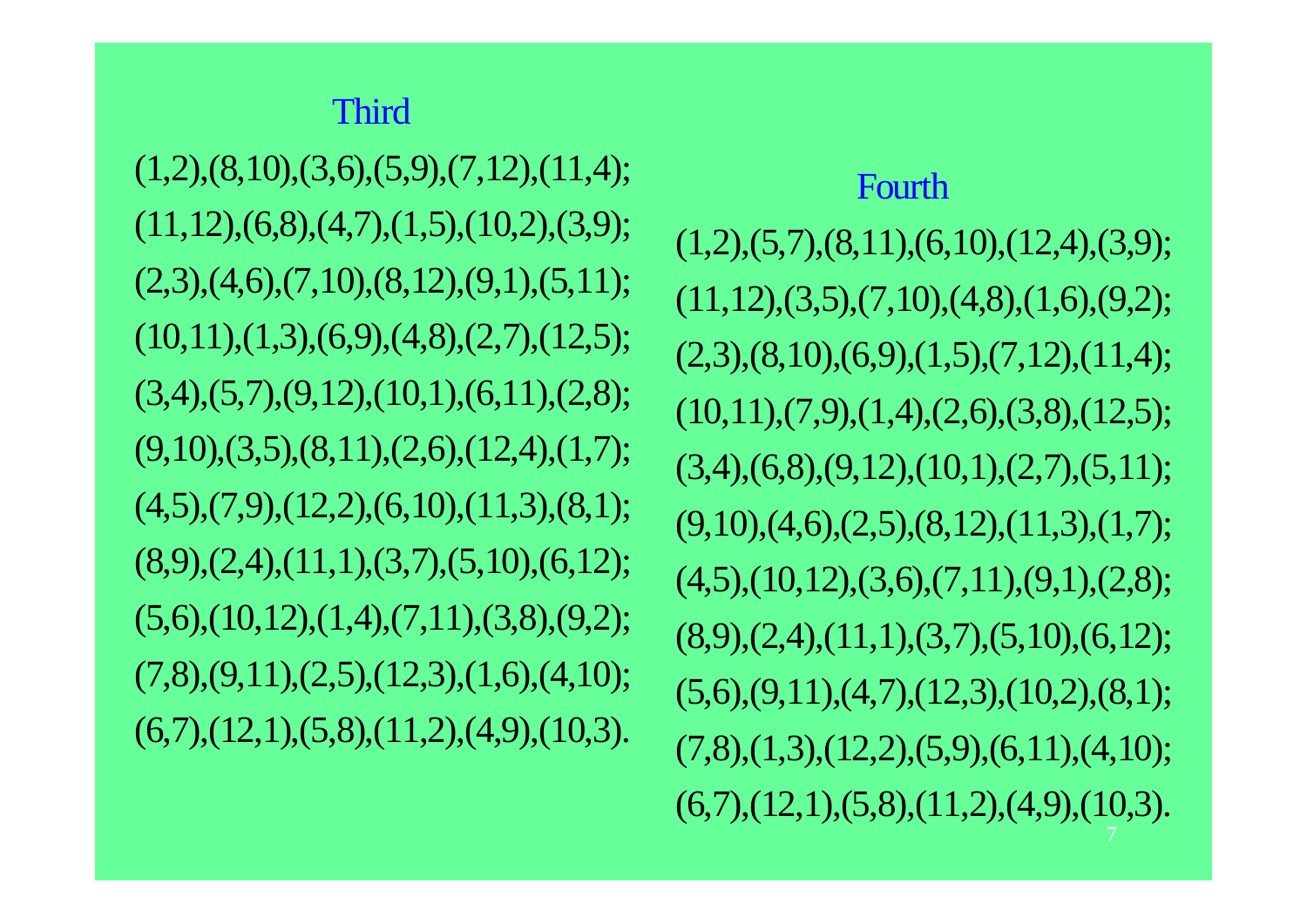#### *LSF*(7)

 $( 1, 2), ( 3, 5), ( 8, 11), ( 9, 13), ( 7, 12), ( 4, 10), (14, 6),$  $( 2, 3), ( 8, 10), ( 9, 12), ( 1, 5), ( 6, 11), (13, 4), ( 7, 14),$  $(3, 4), (12, 14), (7, 10), (5, 9), (11, 1), (2, 8), (6, 13),$  $( 4, 5), (10, 12), (11, 14), (2, 6), (3, 8), (7, 13), (9, 1),$  $( 5, 6), (11,13), ( 4, 7), (10,14), (12, 2), ( 3, 9), ( 1, 8),$  $(6, 7), (9,11), (2, 5), (14, 3), (8,13), (10, 1), (12, 4),$  $( 8, 9), ( 4, 6), (10, 13), (12, 1), (2, 7), (14, 5), (11, 3),$  $( 9,10), ( 6, 8), (13, 1), ( 3, 7), (14, 4), (11, 2), (5,12),$  $(10,11), (2, 4), (3, 6), (8,12), (9,14), (1, 7), (13, 5),$  $(11,12), (5, 7), (1, 4), (6,10), (13, 3), (8,14), (2, 9),$  $(12,13)$ , $(7, 9)$ , $(14, 2)$ , $(4, 8)$ , $(1, 6)$ , $(5,11)$ , $(3,10)$ ,  $(13,14)$ ,  $(1, 3)$ ,  $(5, 8)$ ,  $(7,11)$ ,  $(4, 9)$ ,  $(6,12)$ ,  $(10, 2)$ ,  $( 7, 8), (14, 1), ( 6, 9), (13, 2), ( 5,10), (12, 3), ( 4,11).$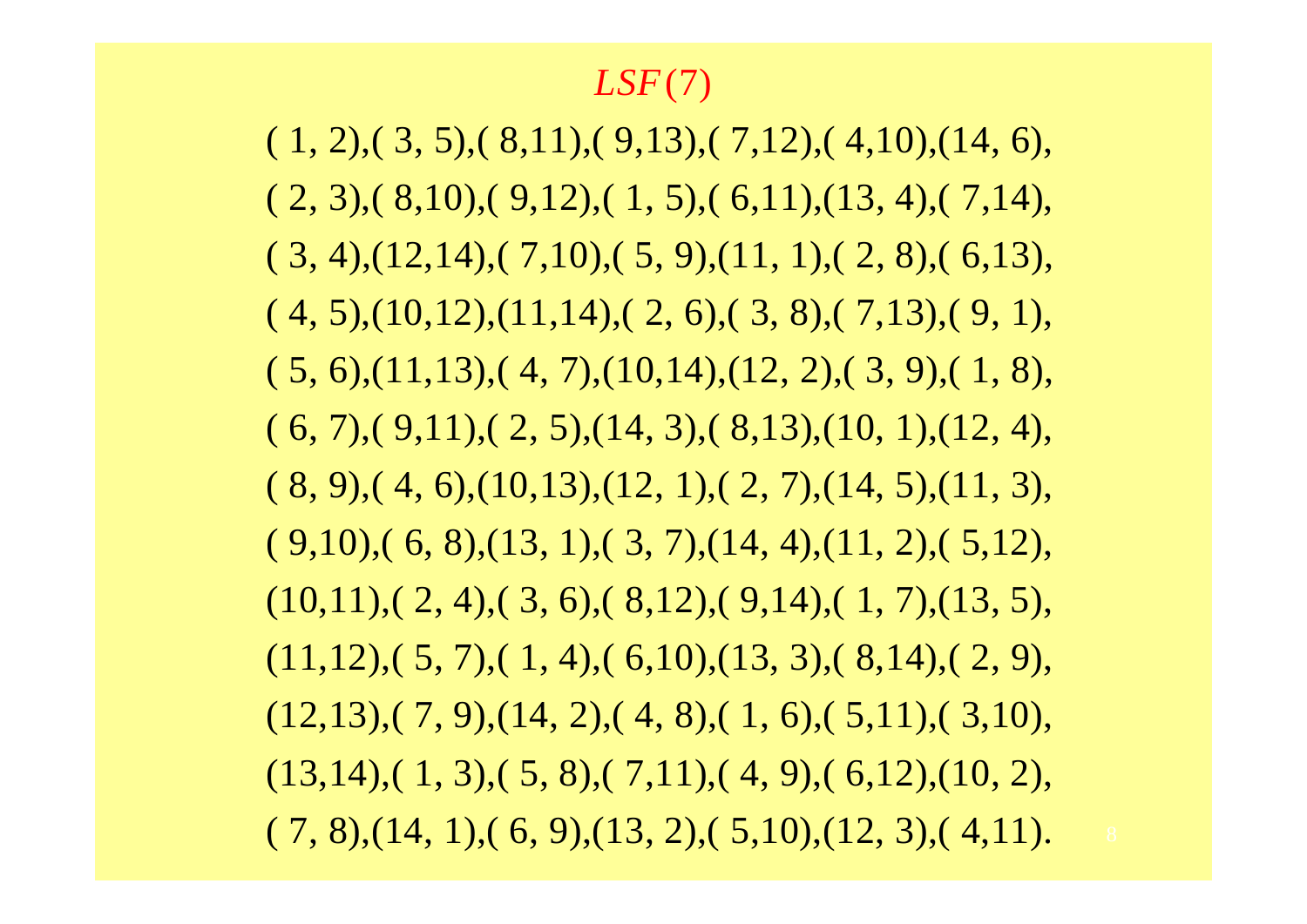#### *LSF*(8)

 $( 1, 2), ( 3, 5), ( 6, 9), (10, 14), (11, 16), ( 7, 13), ( 8, 15), ( 4, 12),$  $( 2, 3), ( 4, 6), ( 9, 12), (11, 15), ( 8, 13), (16, 5), ( 7, 14), (10, 1),$  $(3, 4), (5, 7), (10, 13), (12, 16), (9, 14), (2, 8), (11, 1), (15, 6),$  $( 4, 5), ( 9, 11), (15, 1), (8, 12), (2, 7), (10, 16), (13, 3), (6, 14),$  $( 5, 6), ( 7, 9), (12, 15), (16, 3), (13, 1), ( 8, 14), ( 4, 11), ( 2, 10),$  $(6, 7), (1, 3), (11, 14), (9, 13), (5, 10), (15, 4), (12, 2), (8, 16),$  $(8, 9), (16, 1), (7, 10), (15, 2), (6, 11), (14, 3), (5, 12), (13, 4),$  $(7, 8), (13, 15), (1, 4), (6, 10), (14, 2), (5, 11), (9, 16), (12, 3),$  $(15,16),(12,14),(8,11),(3,7),(1,6),(4,10),(2,9),(5,13),$  $(14,15),(11,13),(5,8),(2,6),(4,9),(12,1),(3,10),(16,7),$  $(13,14),(10,12),(4,7),(1,5),(3,8),(9,15),(16,6),(11,2),$  $(12,13)$ , $(6, 8)$ , $(16, 2)$ , $(5, 9)$ , $(10,15)$ , $(1, 7)$ , $(14, 4)$ , $(3,11)$ ,  $(11,12), (8,10), (2, 5), (14, 1), (16, 4), (3, 9), (6,13), (7,15),$  $(10,11), (14,16), (3, 6), (4, 8), (7,12), (13, 2), (15, 5), (1, 9),$  $( 9,10), ( 2, 4), (13,16), ( 7,11), (15, 3), ( 6,12), ( 1, 8), (14, 5).$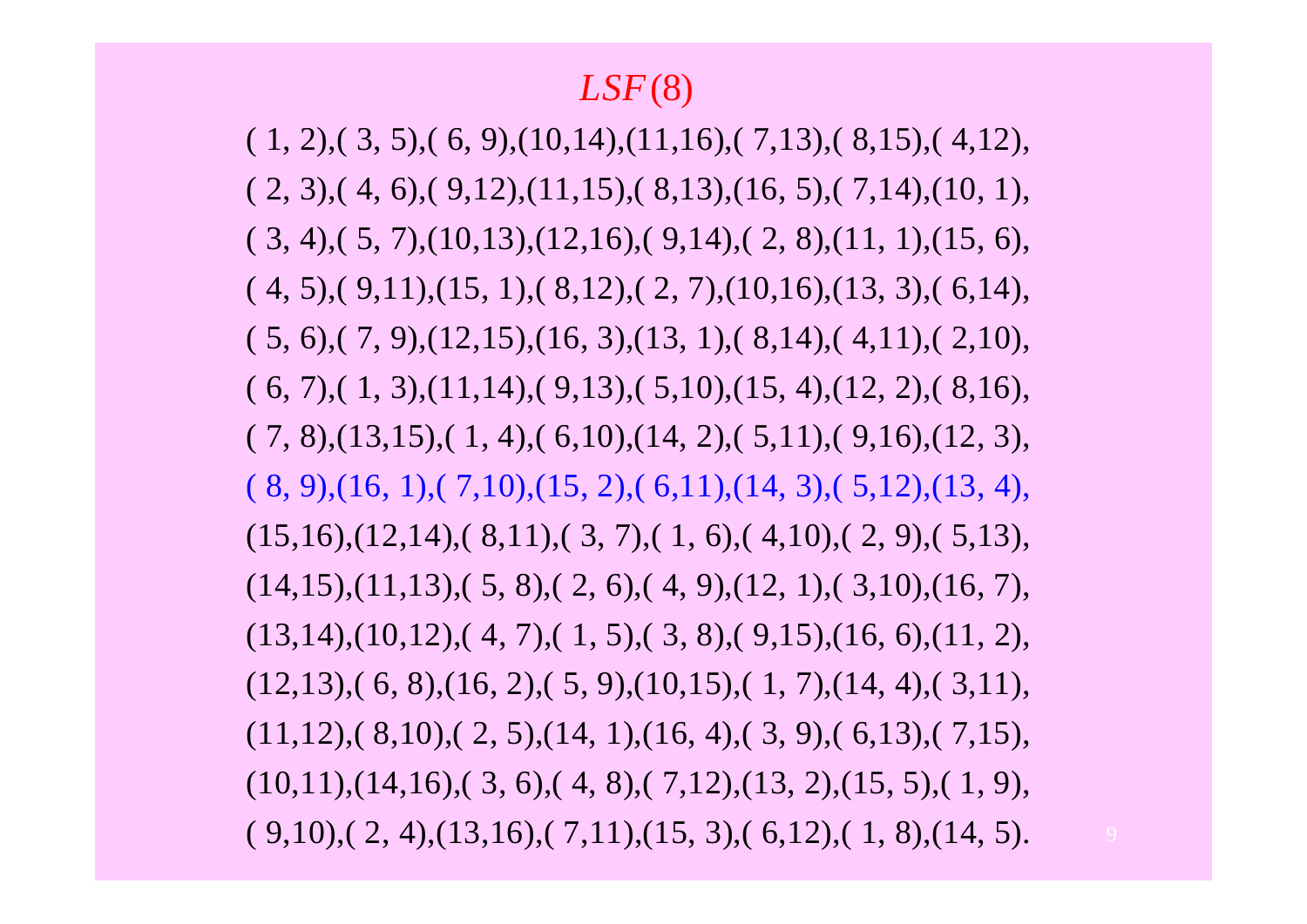for a k ind of 3-re gular gra phs A line -chromat ic prob lem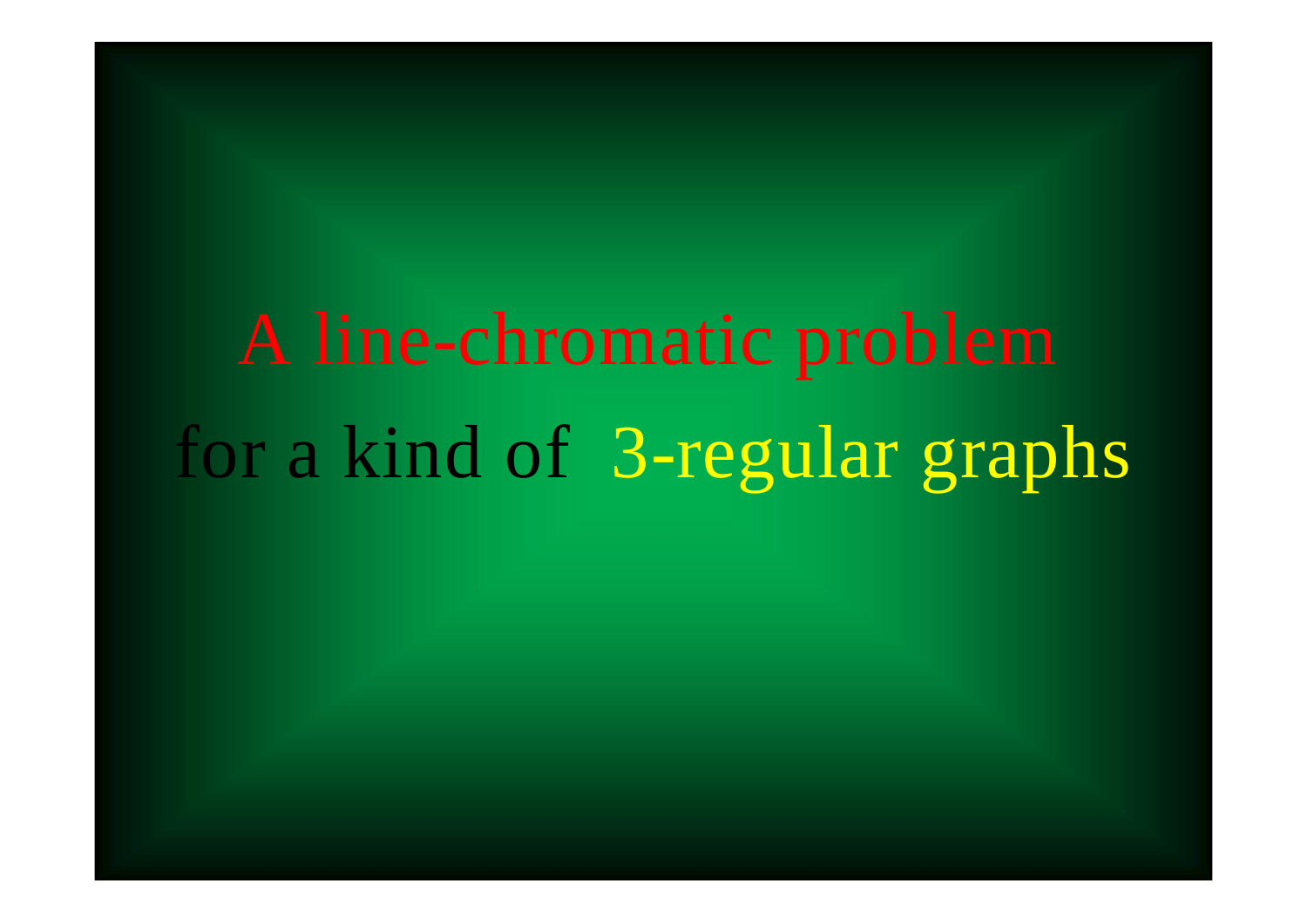# Six types of triples and *the corresponding triple sysems the corresponding triple sysems*



S *teiner Mendelsohn Directed*

 $x$  — y *z x*——y *x*——y *z x*——y *x*——y *z x* $\left[ \left. x , y , z \right]_{\!} \left[ \left. x , y , z \right]_{\!} \left[ \left. x , y , z \right]_{\!} \right]$ 1  $\overline{1}$   $\overline{2}$   $\overline{1}$   $\overline{3}$  $T$ ,  $T$ ,  $T$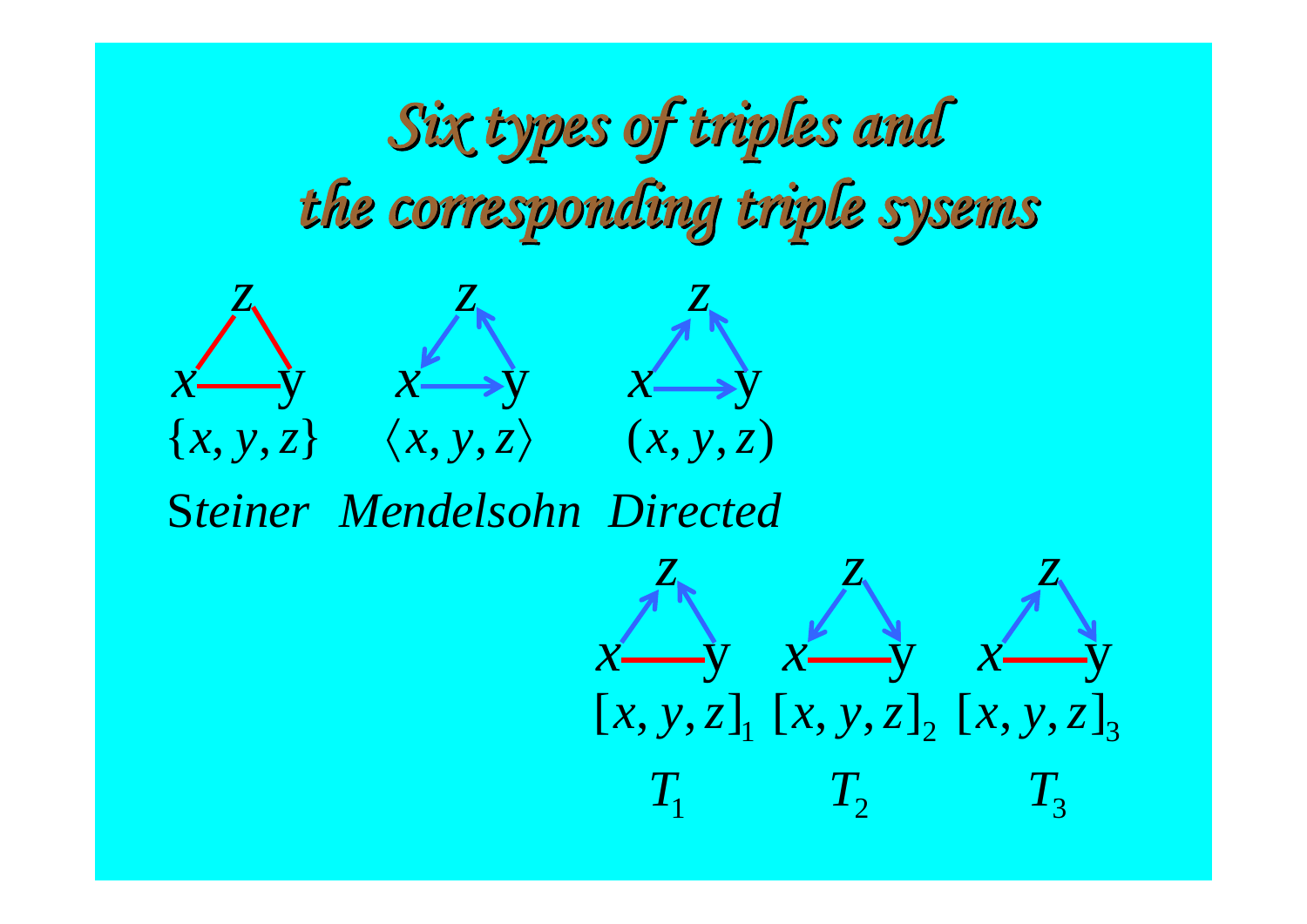a partition of edges of  $\frac{DK_v}{\text{into}}$ *triangle C*<sup>3</sup> *TT* $TT_{3}$ *transitive triangle cyclic triangle KvDKv*  $STS(v)$  $MTS(v)$  $DTS(v)$  $HTS(v)$ *C*<sup>3</sup> *C*3 $\longrightarrow$ *C* 3 or *T T* 3  $\longrightarrow$ *DKv DKvTT*3*C*3 $\longrightarrow$  $\exists STS(v) \Longleftrightarrow v \equiv 1, 3 \mod 6$  $\exists MTS(v) \Leftrightarrow v \equiv 0,1 \mod 3, v \neq 6$  $\exists$  DTS(v)  $(HTS(v)) \Leftrightarrow v \equiv 0, 1 \mod 3$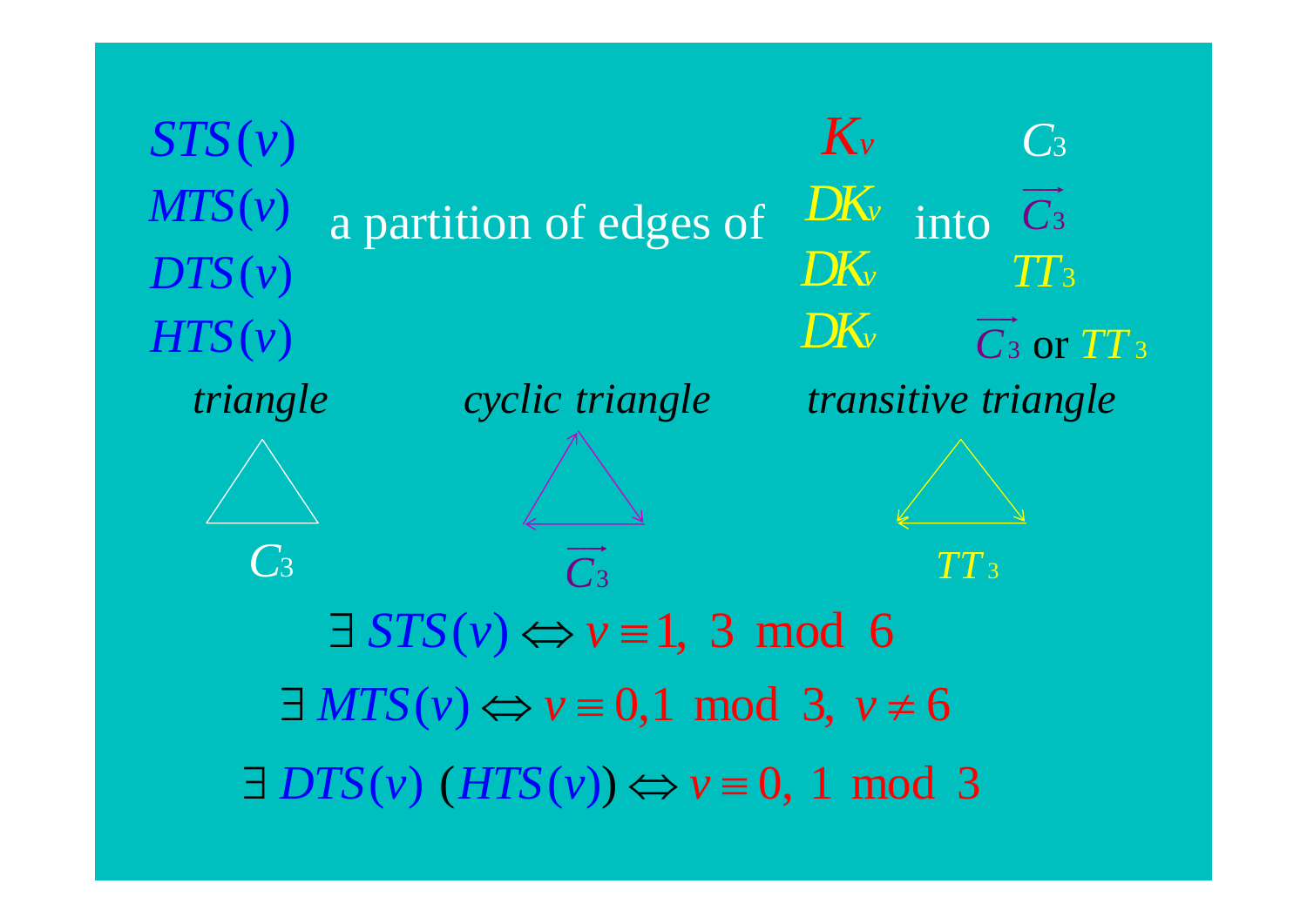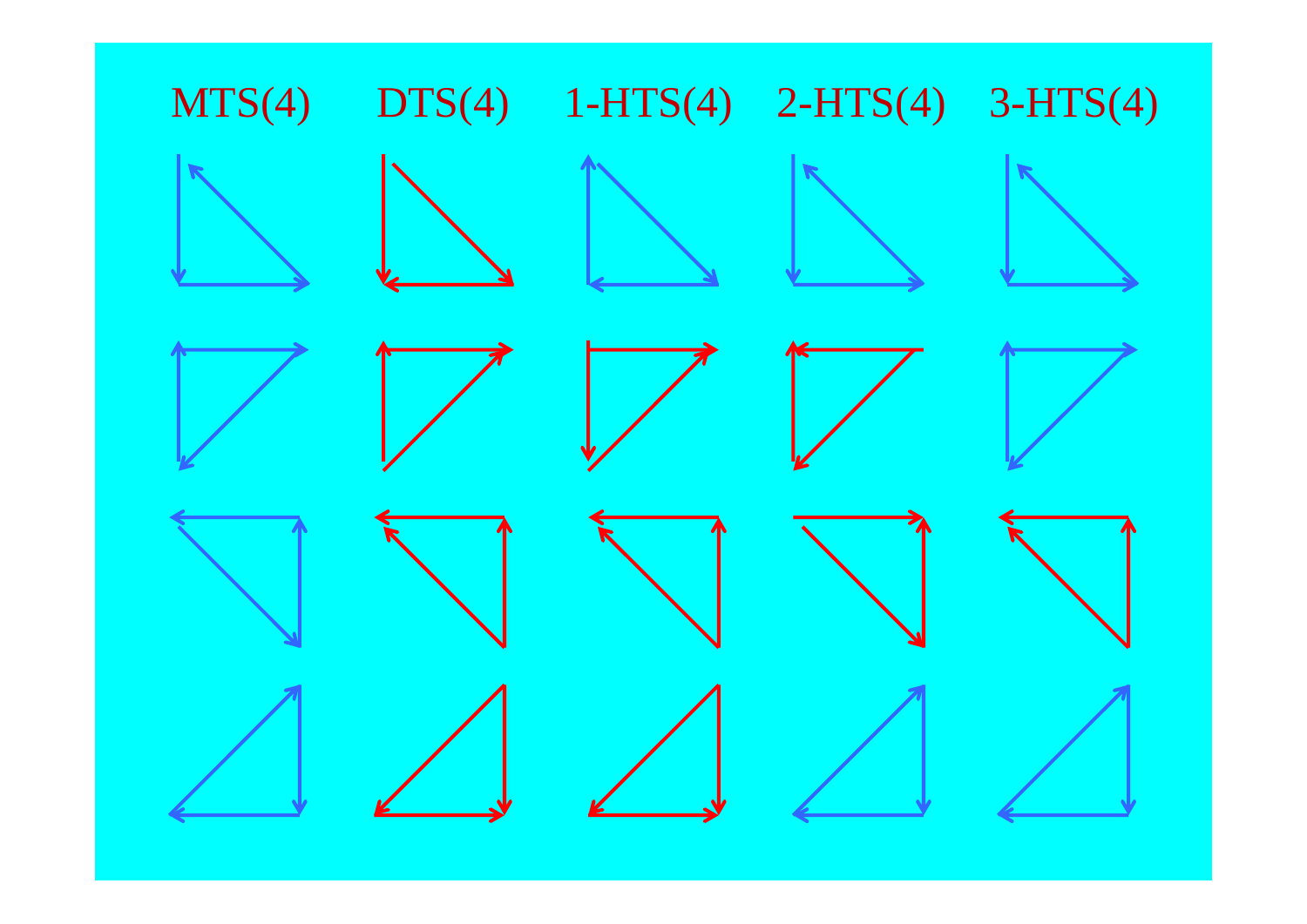into three families  $D_1, D_2, D_3$  respectively, such that  $\alpha$  transitive triples  $(x, y, z), (y, z, x), (z, x, y)$ . Three cyclic shift of  $B = \langle x, y, z \rangle$ How to assign three cyclic shift of each  $B \in \beta$  $MTS(v) = (X, \beta)$  $=\langle x,y,z\rangle \in \beta \rightarrow$ = each  $(X, D_i)$ ,  $1 \le i \le 3$ , is a  $DTS(v)$ ?  $MTS(v) \rightarrow$  three cyclic shifted  $DTS(v)$ 

 If the problem is completely solved, then we may get the conclusion:

large set of some kind of  $MTS(v) \rightarrow$ 

**defining 1** arge set of same kind of  $DTS(v)$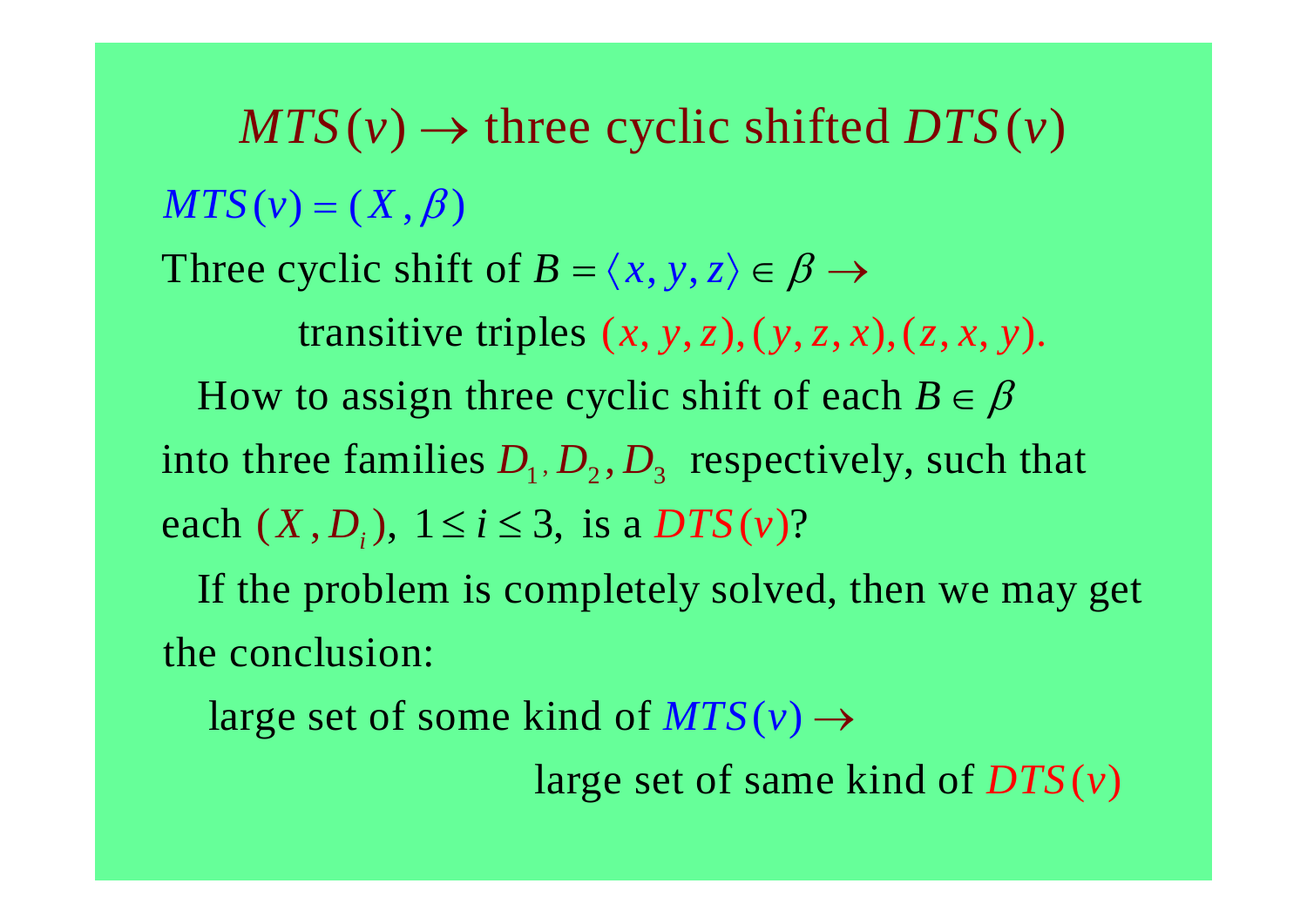The block-incidence graph G of  $MTS(v) = (X, \beta)$ : vertex set:  $\beta - \beta$ , where  $\beta$  is all sub-*MTS*(3) in  $\beta$ , **B** and **B'** are joined if and only if  $|B \cap B'| = 2$ . Graph G is 3-regular. If its line-chromatic number is just 3, − $-\beta$ , where  $\beta$  is all sub-MTS(3) in  $\beta$ . = be partitioned three families  $G_1, G_2, G_3$  with same colour then the above problem will be solved. Let the edges in G respectively. For any edge  $\{a,b\} \in G$ , joining  $\langle a,b,x \rangle$  and  $\langle b, a, y \rangle$ , let  $(b, x, a)$  and  $(a, y, b) \in D_j$ ,  $j = 1, 2, 3$ .  $a,b$ }  $\in$   $G_j$  joining  $\langle a,b,x \rangle$ and  $g_3$  form an *LDTS*(3) on Y. Then,  $(X, D_1)$ ,  $(X, D_2)$  and  $(X, D_3)$  are three disjoint  $DTS(v)$ . For each sub-*MTS*(3) on 3-set Y, let  $g_j \in D_j$  where  $g_1, g_2$  $MTS(3)$  on 3-set Y, let  $g_i \in D_i$  where  $g_i$ , g block-incidence graph of *MTS*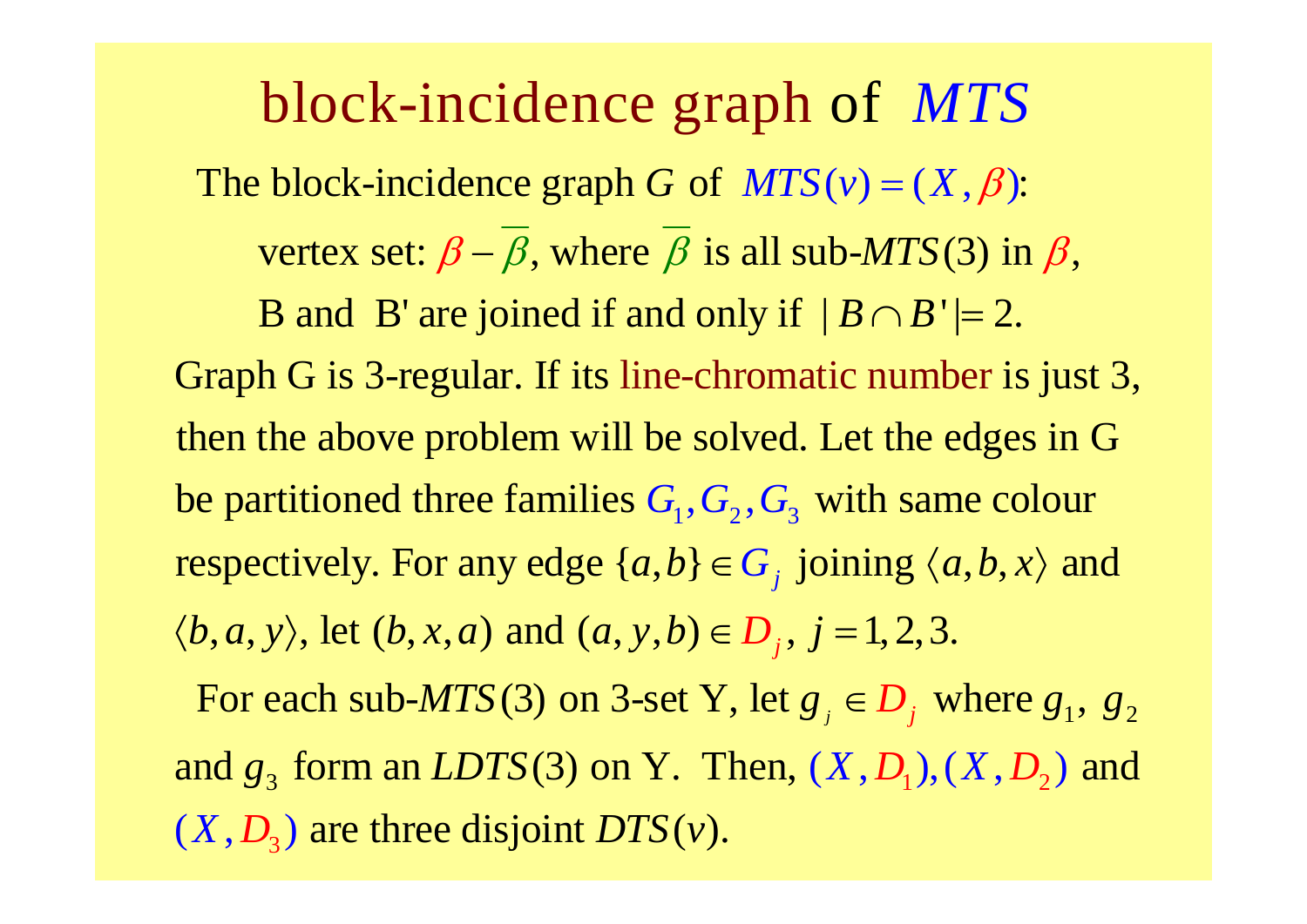

013 124 235 346 450 561 602310 421 532 643 054 165 206

> 034 135 236 012 025 056 061430 531 632 465 416 421 452

> > 013 026 032 045 051 064 124254 143 156 162 346 235 365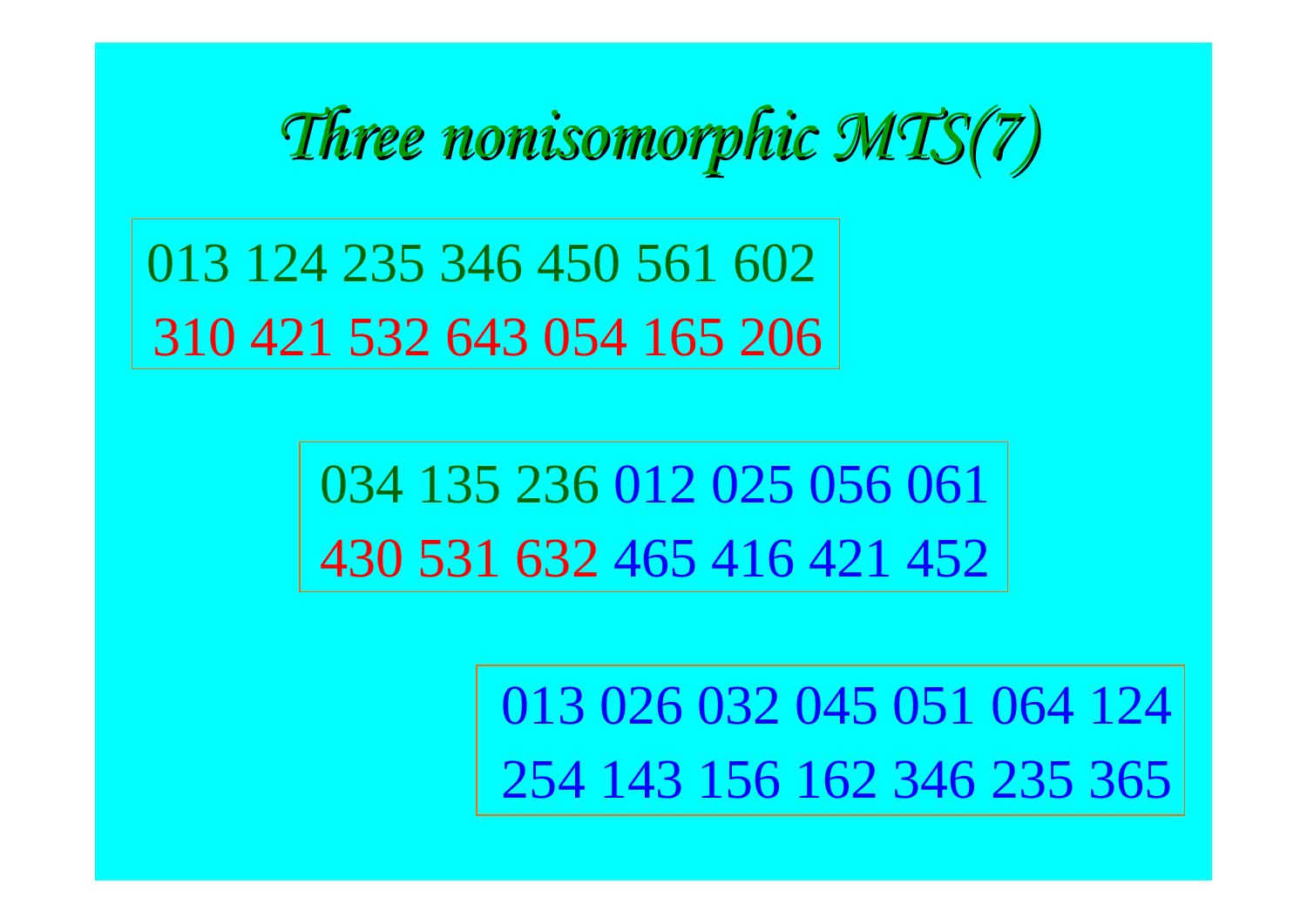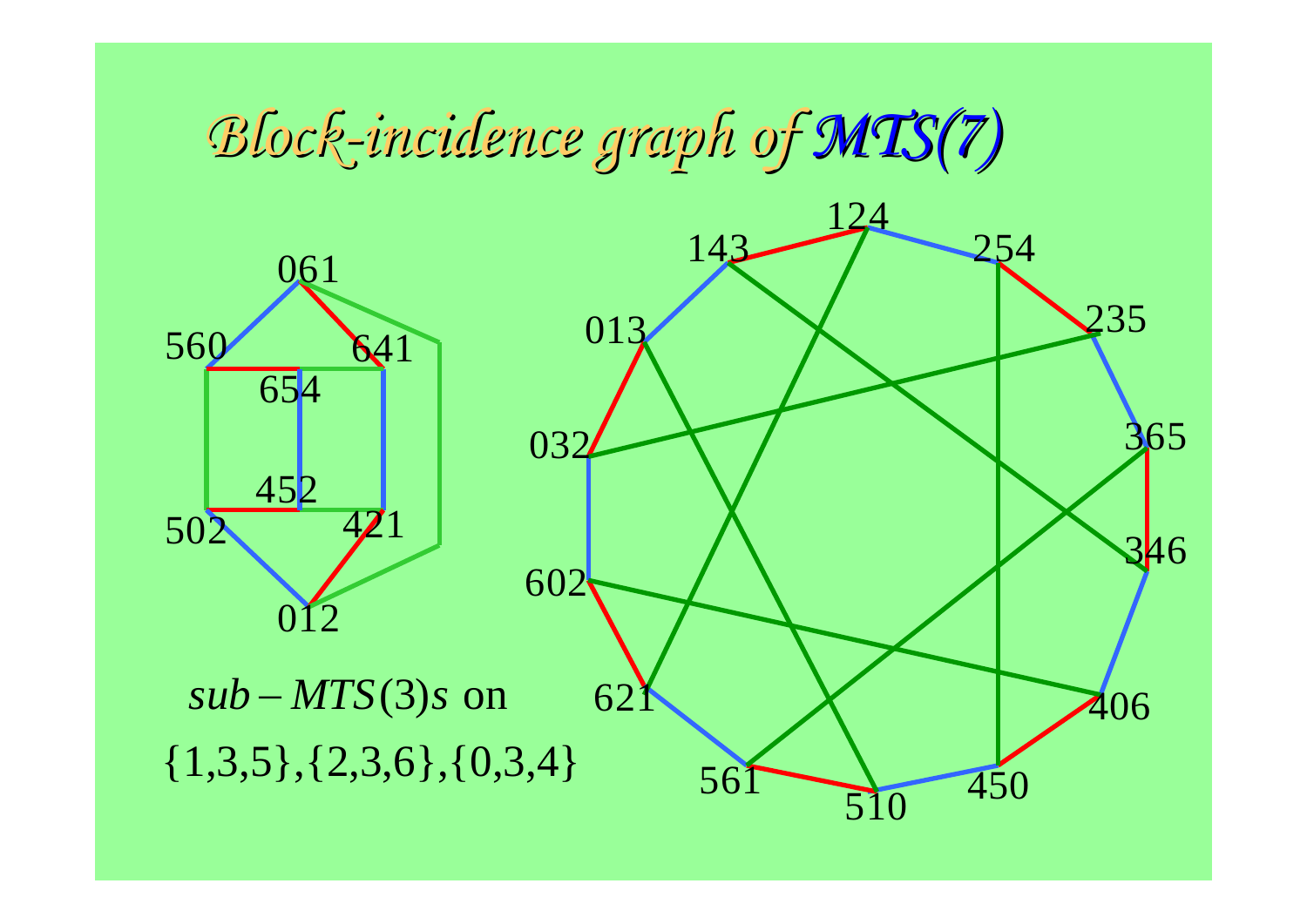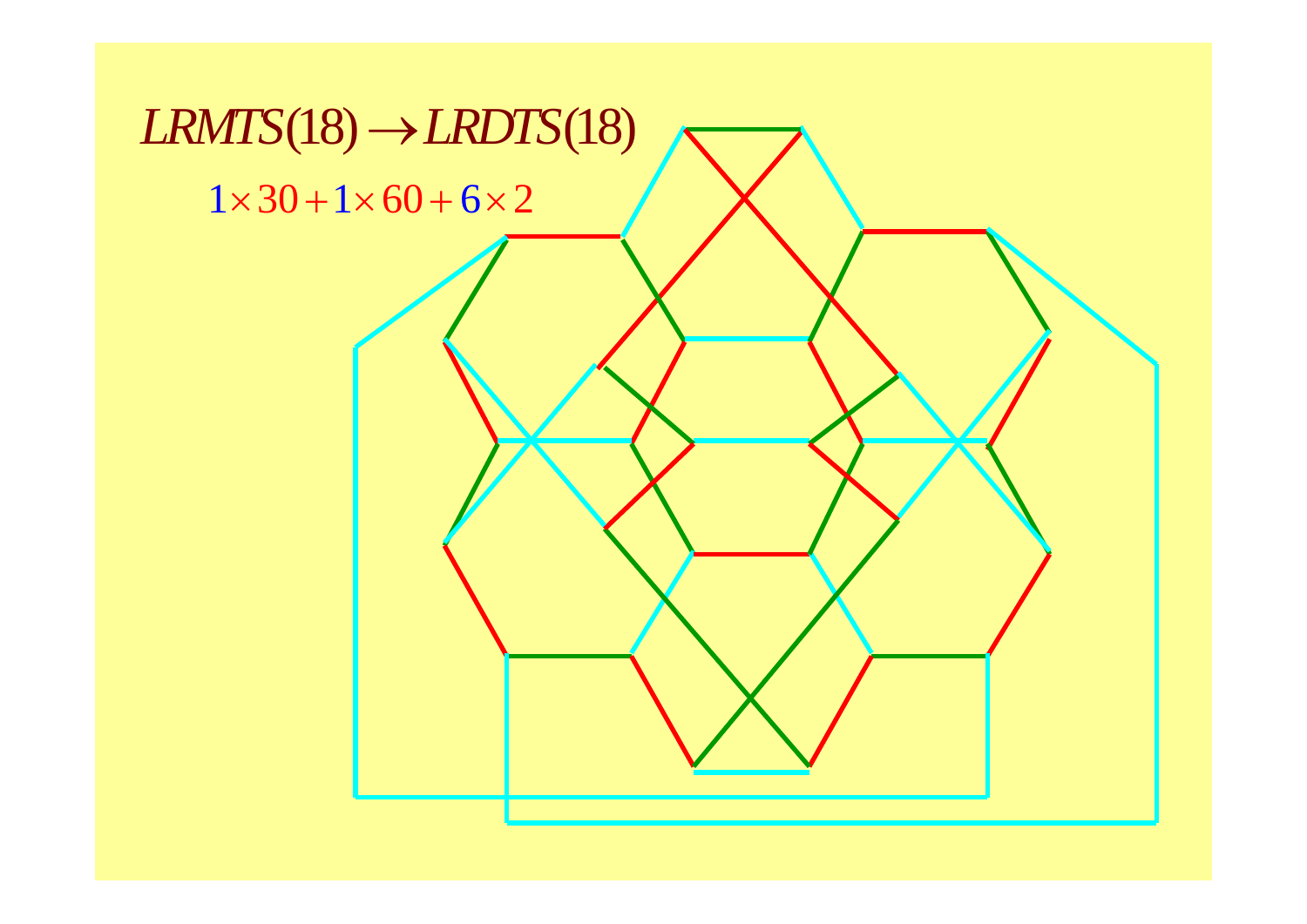### $LRMTS(66) \rightarrow LRDTS(66)$  $9 \times 28 + 589 \times 2$

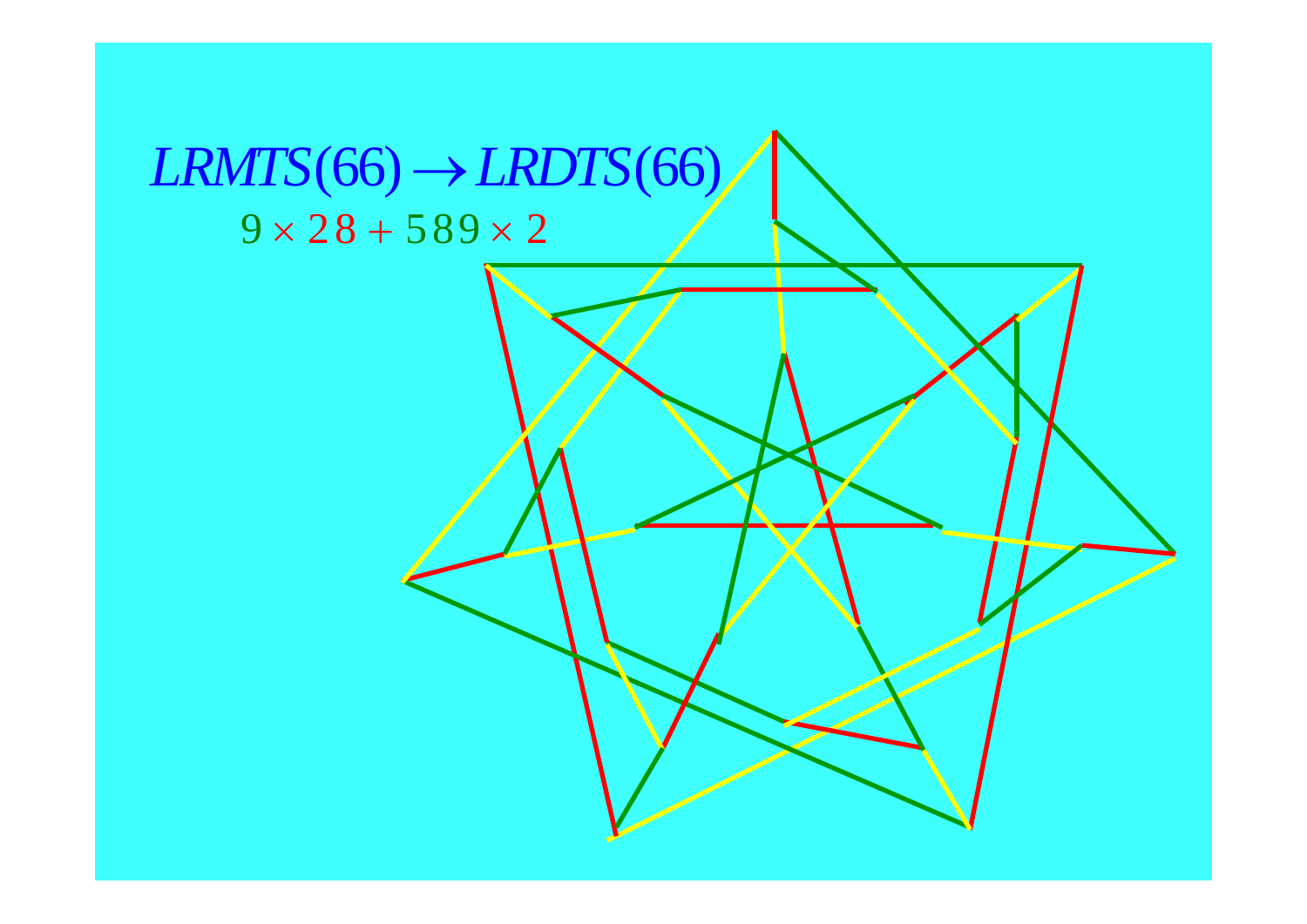Ki rk man rge set problem for triple sy s tems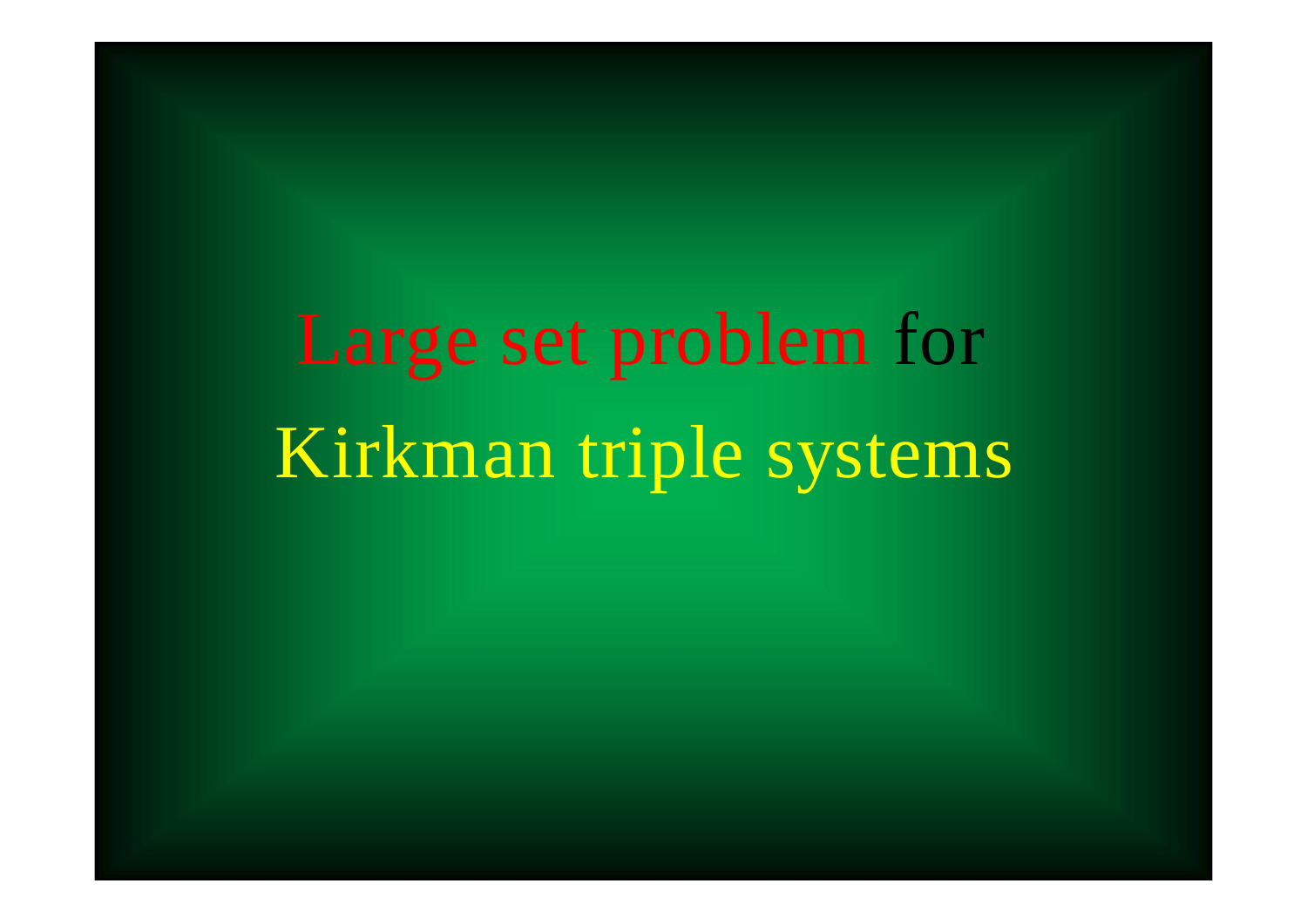## 大集问题的起源和背景

### *Kirkman Kirkman's schoolgirl problem s schoolgirl problem* **(***T. P. Kirkman T. P. Kirkman* **1847)**

|  |  |                                                      |  |  |  |  |  |  |  |  |  |  | SUN MON TUE WED THU FRI SAT |  |  |  |  |  |
|--|--|------------------------------------------------------|--|--|--|--|--|--|--|--|--|--|-----------------------------|--|--|--|--|--|
|  |  | 1 2 3 1 4 5 1 6 7 1 8 9 1 10 11 1 12 13 1 14 15      |  |  |  |  |  |  |  |  |  |  |                             |  |  |  |  |  |
|  |  | 4 8 12 2 8 10 2 9 11 2 12 14 2 13 15 2 4 6 2 5 7     |  |  |  |  |  |  |  |  |  |  |                             |  |  |  |  |  |
|  |  | 5 10 15 3 13 14 3 12 15 3 5 6 3 4 7 3 9 10 3 8 11    |  |  |  |  |  |  |  |  |  |  |                             |  |  |  |  |  |
|  |  | 6 11 13 6 9 15 4 10 14 4 11 15 5 9 12 5 11 14 4 9 13 |  |  |  |  |  |  |  |  |  |  |                             |  |  |  |  |  |
|  |  | 7 9 14 7 11 12 5 8 13 7 10 13 6 8 14 7 8 15 6 10 12  |  |  |  |  |  |  |  |  |  |  |                             |  |  |  |  |  |

Thomas Penyngton Kirkman (英格兰教会的教区长) <sup>&</sup>lt;*Lady's and Gentleman's Diary>*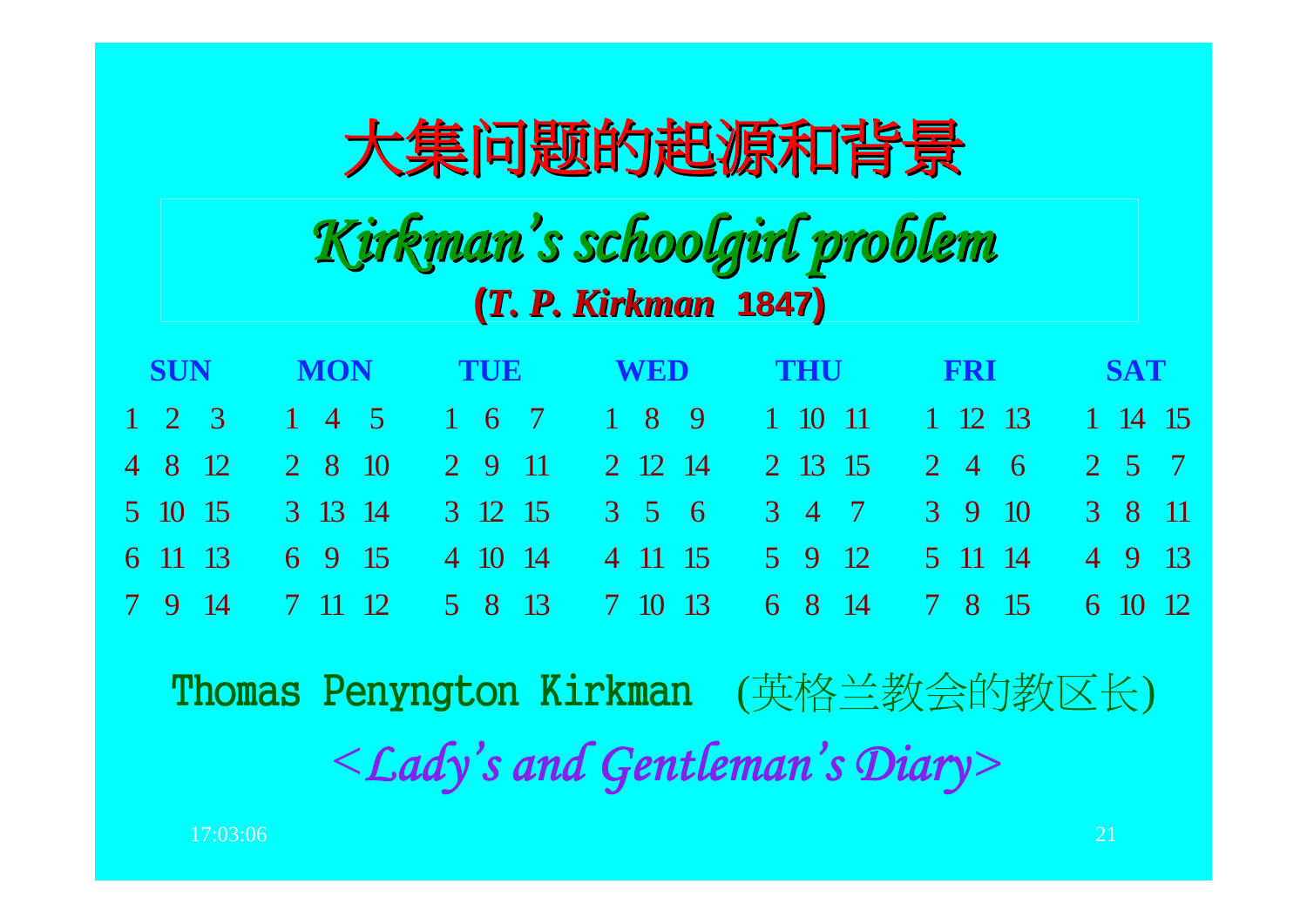$\{a,50,31\},\{01,41,51\},\{00,10,11\},\{20,40,61\},\{30,60,21\}$  $KTS(15)$   $\{a\} \cup (\mathbb{Z}_7 \times \mathbb{Z}_2) \mod 7$ 

|            |                                         |        |  |  |         | <i>LKTS</i> (15) $\{a,b\} \cup Z_{13} \mod 13$                                                |                                       |  |                          |  |  |  |  |  |               |  |            |                     |                     |  |
|------------|-----------------------------------------|--------|--|--|---------|-----------------------------------------------------------------------------------------------|---------------------------------------|--|--------------------------|--|--|--|--|--|---------------|--|------------|---------------------|---------------------|--|
| <b>SUN</b> |                                         |        |  |  |         |                                                                                               | <b>Example 19 MON TUE WED THU FRI</b> |  |                          |  |  |  |  |  |               |  | <b>SAT</b> |                     |                     |  |
|            |                                         |        |  |  |         | 0 <i>a b</i> 2 8 <i>b</i> 11 12 <i>b</i> 5 7 <i>b</i> 4 9 <i>b</i> 1 10 <i>b</i> 3 6 <i>b</i> |                                       |  |                          |  |  |  |  |  |               |  |            |                     |                     |  |
|            |                                         | 8 9 12 |  |  |         | 1 6 a 4 10 a 3 12 a 2 5 a 9 11 a                                                              |                                       |  |                          |  |  |  |  |  |               |  |            |                     | 78a                 |  |
|            |                                         | 3 7 10 |  |  |         | 4 7 11 6 7 9 2 9 10                                                                           |                                       |  |                          |  |  |  |  |  | 6 8 10 5 6 12 |  |            |                     | 5 10 11             |  |
|            |                                         |        |  |  |         | 2 6 11 3 5 9 1 2 3 1 8 11                                                                     |                                       |  |                          |  |  |  |  |  |               |  |            | 1 7 12 3 4 8 2 4 12 |                     |  |
|            |                                         | 145    |  |  | 0 10 12 |                                                                                               |                                       |  | 0 5 8 0 4 6 0 3 11 0 2 7 |  |  |  |  |  |               |  |            |                     | $0 \quad 1 \quad 9$ |  |
|            | (1850 Sylvester, Cayley 1974 Denniston) |        |  |  |         |                                                                                               |                                       |  |                          |  |  |  |  |  |               |  |            |                     |                     |  |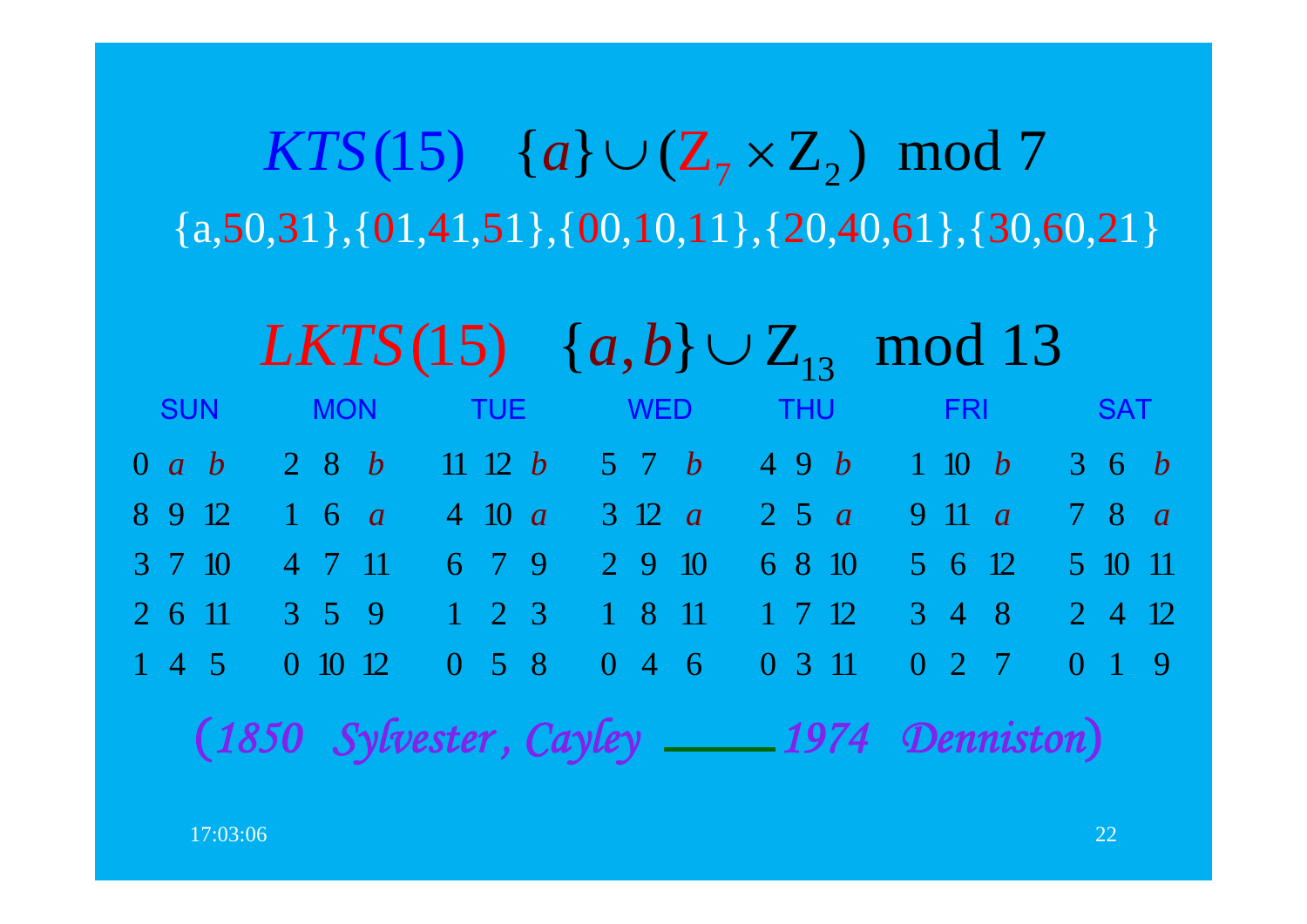

17:03:06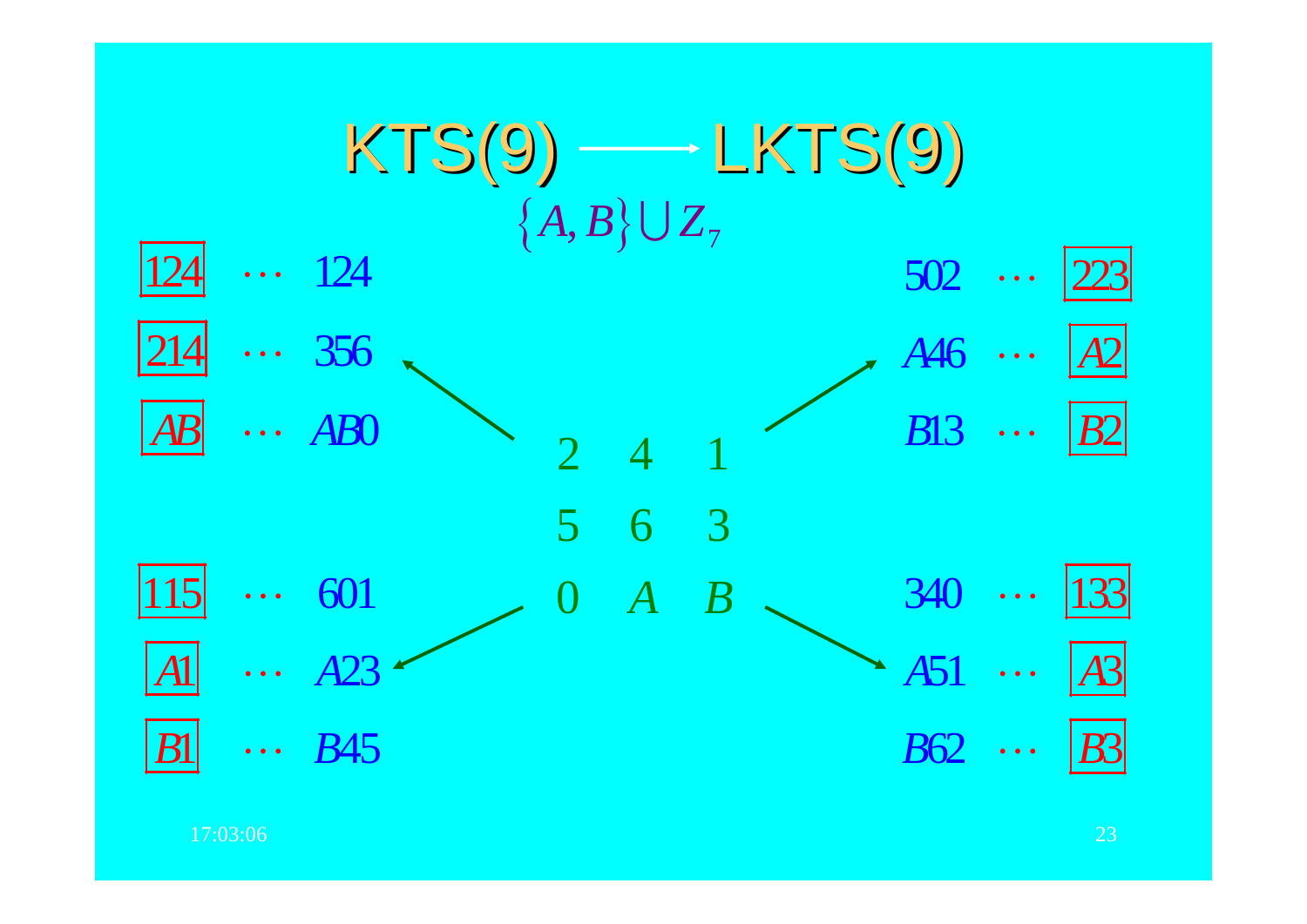



1935年6月10日,陆家羲出生在上海市一个贫苦市民家。自幼 聪慧过人,6岁入上海南浔路正德小学读书,学业一直保持优秀. 1948年,正当 他读初二时父亲患病辞世,勉强读到初中毕业即被迫辍学。1950年,到上海一 个五金行学徒。1951年又只身到沈阳,考入东北电器工业管理局的统计训练 班,后被分配到哈尔滨电机厂工作。家羲自学能力强,毅力过人,利用业余时 间自修了全部高中课程,还基本上掌握了俄语,自学了英语和日语。

1957年夏,他阅读了我国老一辈数学家孙泽瀛编写的一本普及读物《数学 方法趣引》,被其中的"Kirkman女生问题"和"Steiner系列问题" 吸引得如醉如痴。 他跃跃欲试,萌生出一个顽强的念头:一定要攻克这两个世界著名数学难题— —没想到,这竟决定了他日后一生的追求和道路。

<sup>1957</sup>年秋,他考入吉林师范大学(现东北师大)物理系,仅靠微薄的助学金开 始了大学生活。 1961年大学毕业后,他被分配到包头钢铁学院任助教。 1962年 该学院下马后又被调到包头市教育局,先后在教育局教研室,包头市八中、五 中、二十四中及九中任物理教师,直到他去世。

24从1957年到他去世前的26年中,他在自己心心思念的两个数学问题上投入 了学习与工作之外的几乎所有业余时间:不分日夜、没有节假、理发周期一再 增长、简单的饮食,┈ 乃至婚姻大事也一直被忽略到37岁之后。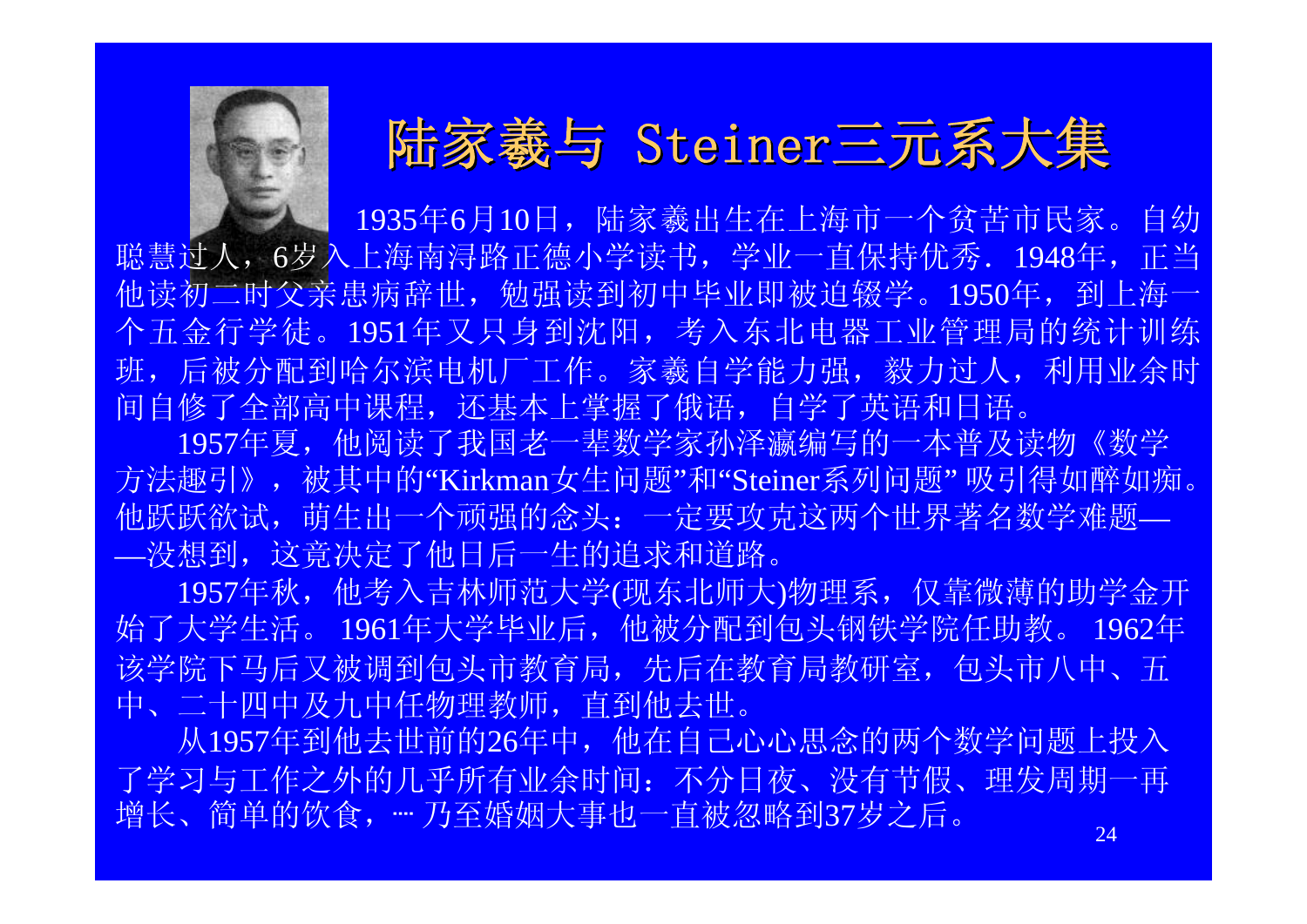从1961年到1983年,他共撰写了20余篇论文。除去他去世前后在美国JCT及国 内数学学报上发表的之外,其余不是退稿就是石沉大海。

- 1. 30/12/1961, Construct orthogonal Latin squares using block designs;
- 2. 30/12/1961, A method to construct Kirkman and Steiner systems;
- 3. 14/3/1965, Constructing methods for BIBD and RBIBD;
- 4. 7/8/1965, A combinatorial method to construct orthogonal Latin squares;
- 5. 7/8/1965, On B[k,1;v] with prime power k;
- 6. 22/1/1966, On B[5,  $\lambda$ ;v];
- 7. 29/1/1966, A B[5,1;141];
- 8. 6/5/1978, On Kirkman problem I;
- 9. 6/5/1978, Combinatorial method to construct Kirkman systems;
- 10. 22/5/1978, On Kirkman problem II;
- 11. 2/7/1978, A new view for Kirkman problem;
- 12. 6/3/1979, On Kirkman quadruple systems;
- 13. 7/3/1979, A family of distinct Steiner triple systems;
- 14. 7/5/1979, Disjoint Steiner systems and Bays's conjecture;
- 15. 20/7/1979 The existence of resolvable balanced incomplete block designs; <sup>25</sup>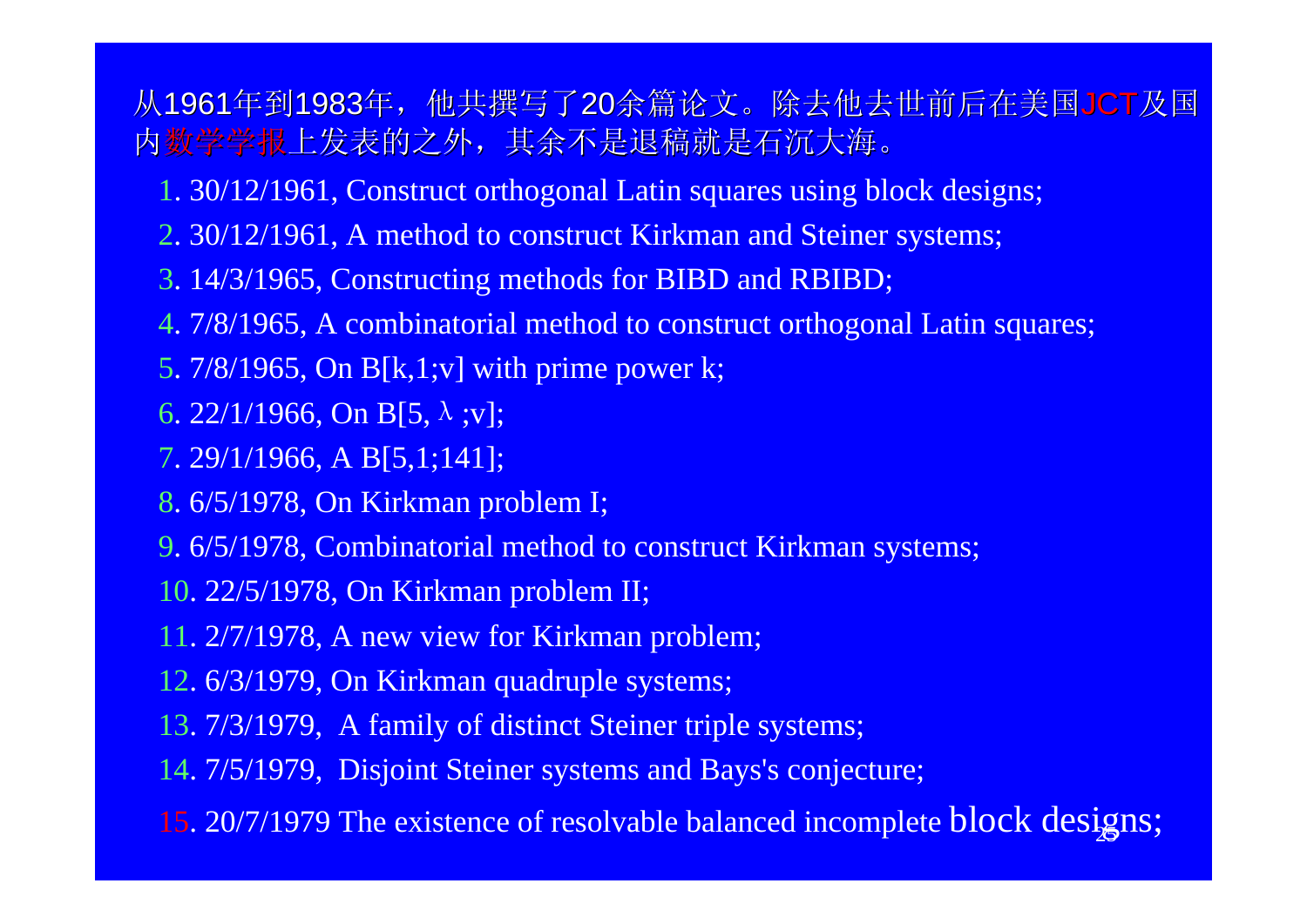16. 18/9/1981 On large sets of disjoint Steiner triple systems I, II;

17. 7/4/1982 On large sets of disjoint Steiner triple systems III;

18. 17/6/1982 On large sets of disjoint Steiner triple systems IV;

19. 4/3/1983 On large sets of disjoint Steiner triple systems V, VI.

1983年7月,他借钱来到大连出席全国首届组合数学会议, 并应邀在闭幕式 上作了大会报告,受到与会中外学者的一致称赞。国际组合论界权威性刊物, 美国的《Journal of Combinatorial Theory》 <sup>A</sup>辑分别在1983和1984年的两期上, 以总共99个印刷页的惊人篇幅连载了他的6篇论文On large sets of disjoint Steiner triple systems (该文基本解决了长达140年之久的LSTS存在性问题, 是国际上第 一个完整的打击系列)。 我国的《数学学报》也在1984年底发表了他解决柯克 曼女生问题的重要论文 The existence of resolvable balanced incomplete block designs。华南师范大学开始商调他去任教,加拿大多伦多大学则邀他去合作研 究。《Math. Review》也函请他担任评论员。1983年l0月在武汉召开的中国数学 学会第四次全国代表大会更是破例邀请他作为唯一的中学代表在会上作报告。 1983年10月30日晚,他从武汉返回包头家中,兴奋地向妻子滔滔不绝地讲 述着他这几个月来内心的感受:研究成果所受到的重视,国内外学术界给他的 赞誉,自己进一步攻关的打算,…但是积久的疲劳和长期潜伏的疾病,已远远

超出他生理能够承受的极限。次日凌晨1时许,他突发"迷走性神经紊乱",猝然 与世长辞。终年才48岁。 26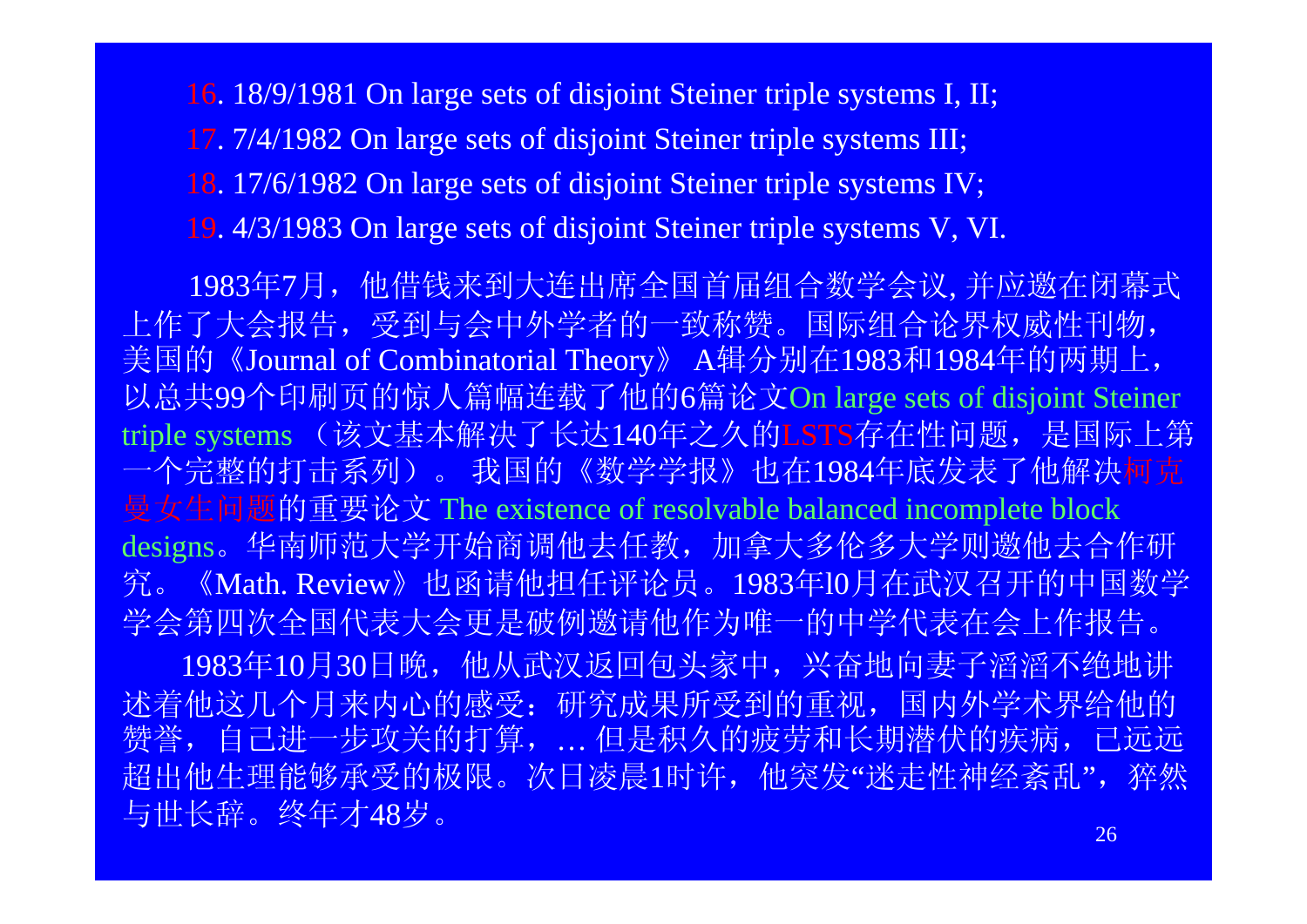1983年11月,包头市政府举行追悼会,对他颁发特别科学奖2000元,并在包 头九中设立"陆家羲奖学金"。在他逝世1周年时,内蒙古政府召开"向优秀知识分 子陆家羲学习表彰大会",追授他特级教师称号及特别奖5000元。

1984年9月,国内十几位组合数学专家在呼和浩特市召开陆家羲学术工作评 审会,对他的学术成果做出了如下的评价:

"……众所周知,1960年,Bose等证明了当t>1时,关于4t+2阶正交拉丁方的 Euler猜想不成立; 1961年Hanani给出并证明了k=3和4的(b,v,r,k,  $\lambda$ )设计存在的充 要条件,这是区组设计理论中的两大举世闻名的成就,陆家羲关于大集的成果可 以与上述两大成就相媲美,并将同它们一起载入组合数学的史册. "

1985年,在中国数学会理事长吴文俊等主持的首届刘微数学讨论班上专门安 排了一个介绍陆家羲研究成果的学术报告。

1985—1986年,中国数学会并委托内蒙古数学会邀请组合设计界三位专家编 辑出版了《陆家羲遗文集》,首次向国内外公布了对陆家羲在RB[3,1;v]和 RB[4,1, v] 存在性研究方面优先权的确认。

1988年8月,根据国内外学者的倡仪,在安徽屯溪召开了以纪念陆家羲先生 为主旨的"区组设计国际会议"。

1989年3月, 陆家羲夫人代表他参加了在北京人民大会堂隆重举行的"1987年 国家自然科学奖颁奖大会",接受了我国自然科学界的最高荣誉—国家自然科学 奖一等奖.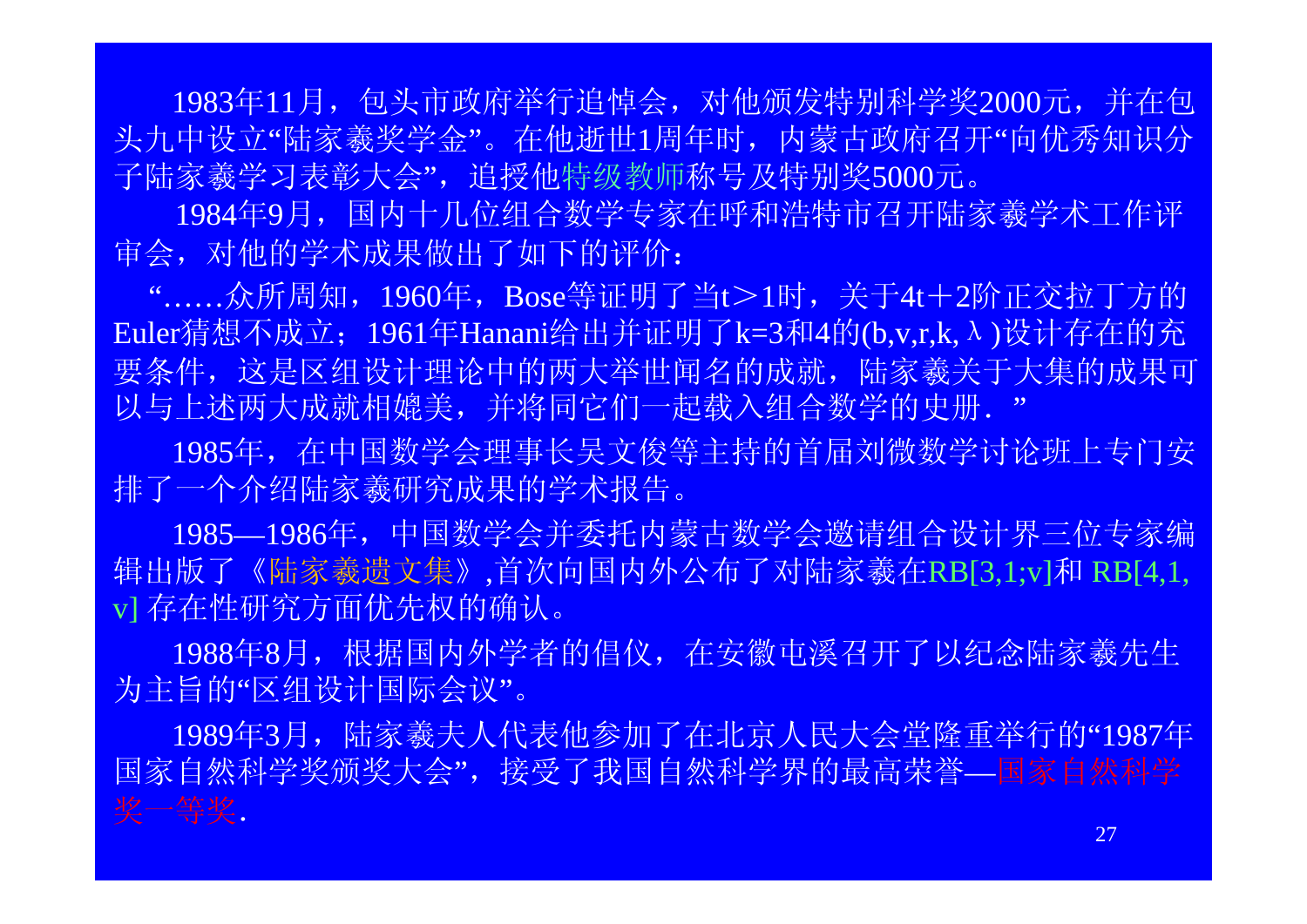*Known LKTS(v) and small orders*  $\leq 405$ **LKTS(9)** (Kirkman 1850)  $LKTS(3^k)$   $k \ge 1$  (Sylvester 1893) 3, 27, 81, 243, 9, 3, 27, 81, 2 (15) (Denniston 1974) *LKTS*  $LKTS(3^k \cdot 11)$   $k \ge 1$  (Schreiber 1976, Wu 1990) 33, 99, 297, *LKTS***(3<sup>k</sup>** *m***)**  $m = 17,35, k \ge 1$  **(Denniston 1979, L. Wu 1990)** 15, *LKTS***(3<sup>k</sup>** *m***)**  $m = 5, 25, 43, k \ge 1$  **(Denniston 1979)** 51, 105, 153, 315, 45, 75, 129, 135, 225, 387, 405,  $LKTS(3^k \cdot 41)$   $k \ge 2$  (Y. Chang, G. Ge & L. Wu, 1999) 369, 201, (201) (Y. Chang & G. Ge, 1999) *LKTS*  $LKTS(3^k \cdot 91)$   $k \ge 1$  (G. Ge 2000) 2 *LKTS*( $3^{k}$ *m*)  $m = 7,13, k \ge 1$  (J. Zhou & Y. Chang, 2009) 73 ,  $21, 39, 63, 117, 189.$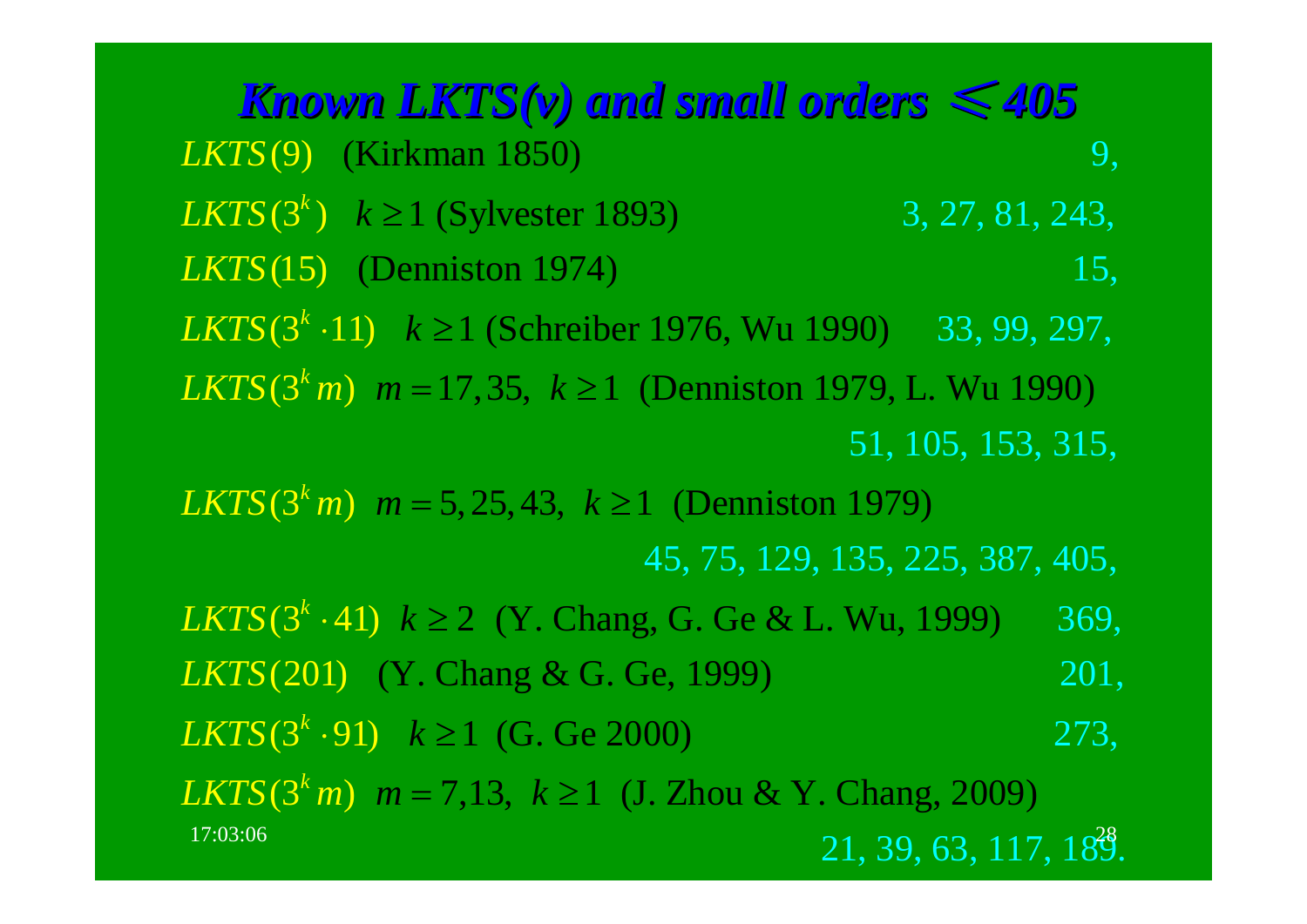### *Tripling constructions for LKTS Tripling constructions for LKTS*

( ) *LKTS <sup>v</sup>*  $TKTS(v)$  $\blacktriangleright$  *LKTS*(3*v*) (Denniston, 1979) ( ) *LKTS <sup>v</sup>*  $TRISQ(v) \rightarrow LKTS(3v)$ 3 ) (L. Zhu &S. Zhang, 200 0 )  $\exists$  TRISQ(v)  $\forall v \equiv 3 \mod{6} \rightarrow |LKTS(v) \Rightarrow LKTS(3v)$ *Product constructions for LKTS* (S. Zhang, L. Zhu, 2003) ( ) ) *LKTS* ( *LR <sup>u</sup> v*  $LKTS(uv)$  $RPICS(v^3)$ *LKTS* (3v)  $(u)$ *LR <sup>u</sup>*(L. Ji & J. Lei, 2004)

 $6$  and  $29$ 

17:03:06